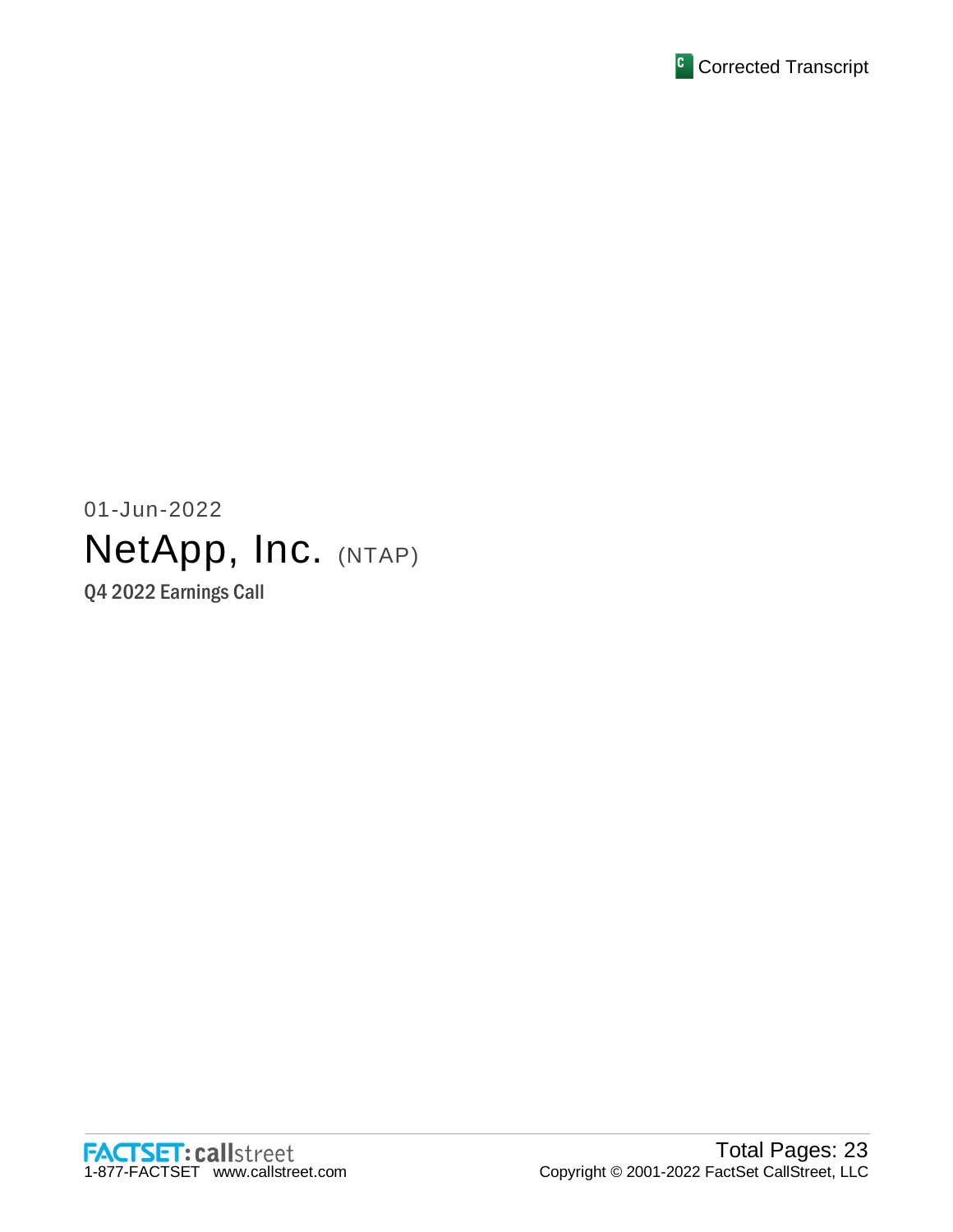# **CORPORATE PARTICIPANTS**

Kris Newton Vice President-Investor Relations, NetApp, Inc.

George Kurian Chief Executive Officer & Director, NetApp, Inc. Michael J. Berry Chief Financial Officer & Executive Vice President, NetApp, Inc.

## **OTHER PARTICIPANTS**

Jim Suva Analyst, Citigroup Global Markets, Inc.

Amit Daryanani Analyst, Evercore ISI

Samik Chatterjee Analyst, JPMorgan Securities LLC

Bala R. Reddy Analyst, Goldman Sachs (India) Securities Pvt Ltd.

Meta A. Marshall Analyst, Morgan Stanley & Co. LLC

Nikolay Todorov Analyst, Longbow Research LLC

Sidney Ho Analyst, Deutsche Bank Securities, Inc. Tim Long Analyst, Barclays Capital, Inc.

.....................................................................................................................................................................................................................................................................

David Vogt Analyst, UBS Securities LLC

Simon Leopold Analyst, Raymond James & Associates, Inc.

Wamsi Mohan Analyst, BofA Securities, Inc.

Aaron Rakers Analyst, Wells Fargo Securities LLC

Nehal Chokshi Analyst, Northland Securities, Inc.

Jason Ader Analyst, William Blair & Co. LLC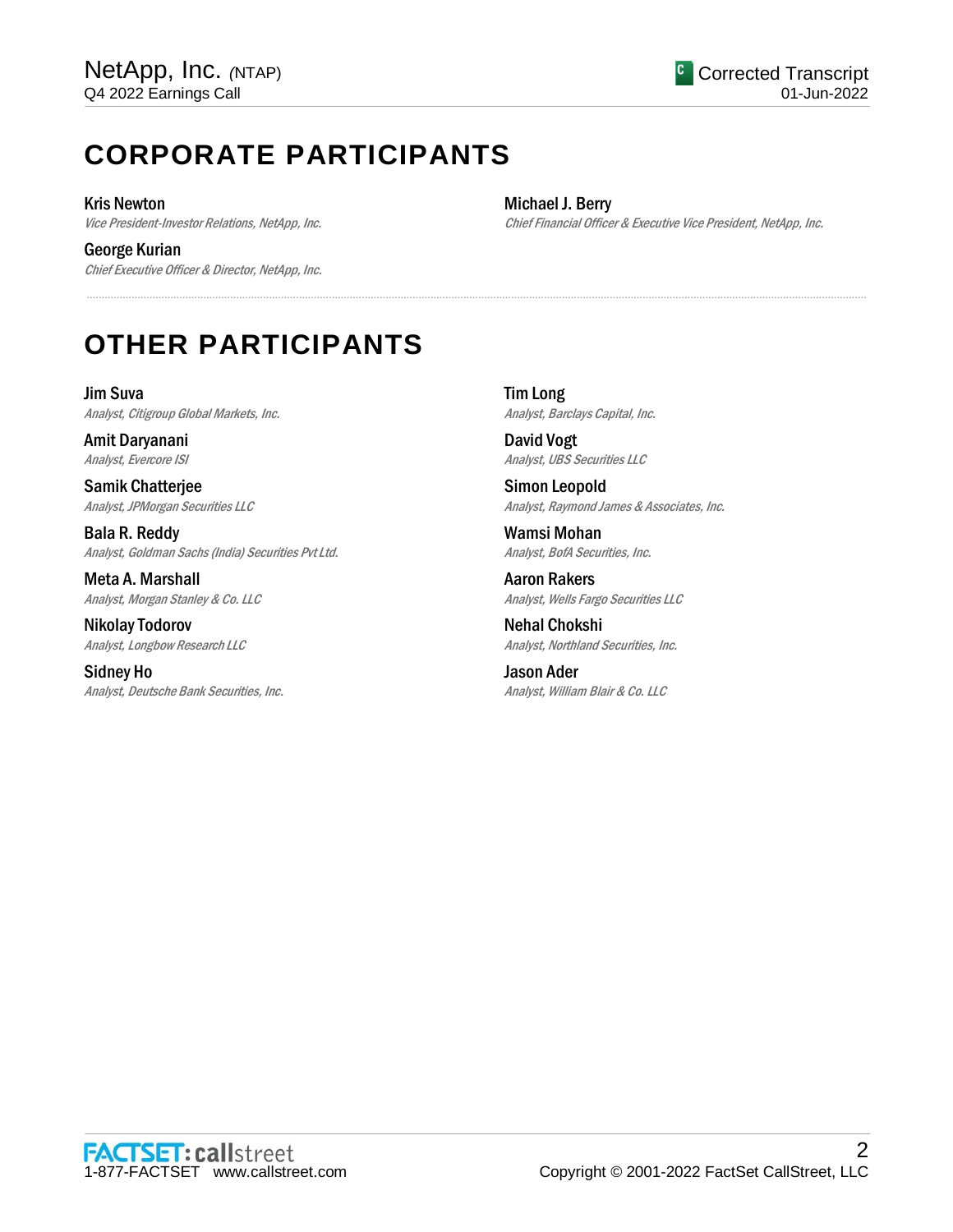## **MANAGEMENT DISCUSSION SECTION**

**Operator**: Good afternoon, ladies and gentlemen. Welcome to the NetApp Fourth Quarter and Fiscal Year 2022 Earnings Call. At this time, all participants are in a listen-only mode. Later, we will conduct a question-and-answer session and instructions will be given at that time.

.....................................................................................................................................................................................................................................................................

I would now like to turn the call over to Kris Newton, Vice President, Investor Relations.

### Kris Newton

Vice President-Investor Relations, NetApp, Inc.

Thank you for joining us. With me today are our CEO, George Kurian; and CFO, Mike Berry. This call is being webcast live and will be available for replay on our website at netapp.com.

During today's call, we will make forward-looking statements and projections with respect to our financial outlook and future prospects, such as our guidance for first quarter and fiscal year 2023; our expectations regarding future revenue, profitability and shareholder returns; the value we bring to customers; our ability to drive continued growth in both our Hybrid Cloud and Public Cloud segments; and our ability to manage through the current supply chain environment, all of which involve risk and uncertainty.

We disclaim any obligation to update our forward-looking statements and projections. Actual results may differ materially for a variety of reasons, including macroeconomic and market conditions, such as the continuing impact and uneven recovery of the COVID-19 pandemic, including the resulting supply chain disruptions and the IT capital spending environment, as well as our ability to gain share in the storage market, grow our cloud business and generate greater cash flow.

Please also refer to the documents we file from time to time with the SEC and available on our website, specifically our most recent Forms 10-Q and 10-K including in the Management's Discussion and Analysis of Financial Condition and Results of Operations and Risk Factors sections.

During the call all financial measures presented will be non-GAAP, unless otherwise indicated. Reconciliations of GAAP to non-GAAP estimates are posted on our website.

.....................................................................................................................................................................................................................................................................

I'll now turn the call over to George.

### George Kurian

Chief Executive Officer & Director, NetApp, Inc.

Thank you, Kris. Thanks, everyone, for joining us this afternoon. Our solid fourth quarter results cap off a strong year. We made sustained progress against our strategic goals, successfully achieving our commitment to grow the business while delivering operating leverage in fiscal 2022. We gained share in enterprise storage with strong growth in all-flash array and object storage products; we expanded our Public Cloud business with robust expansion of customers, ARR, innovation and routes to market; and most notably, we delivered record levels of gross margin dollars, operating income and earnings per share.

While the demand environment remains strong, macroeconomic uncertainty, including supply constraints, rising interest rates, inflation and geopolitical conflict, has increased since we last spoke with you at our Investor Day in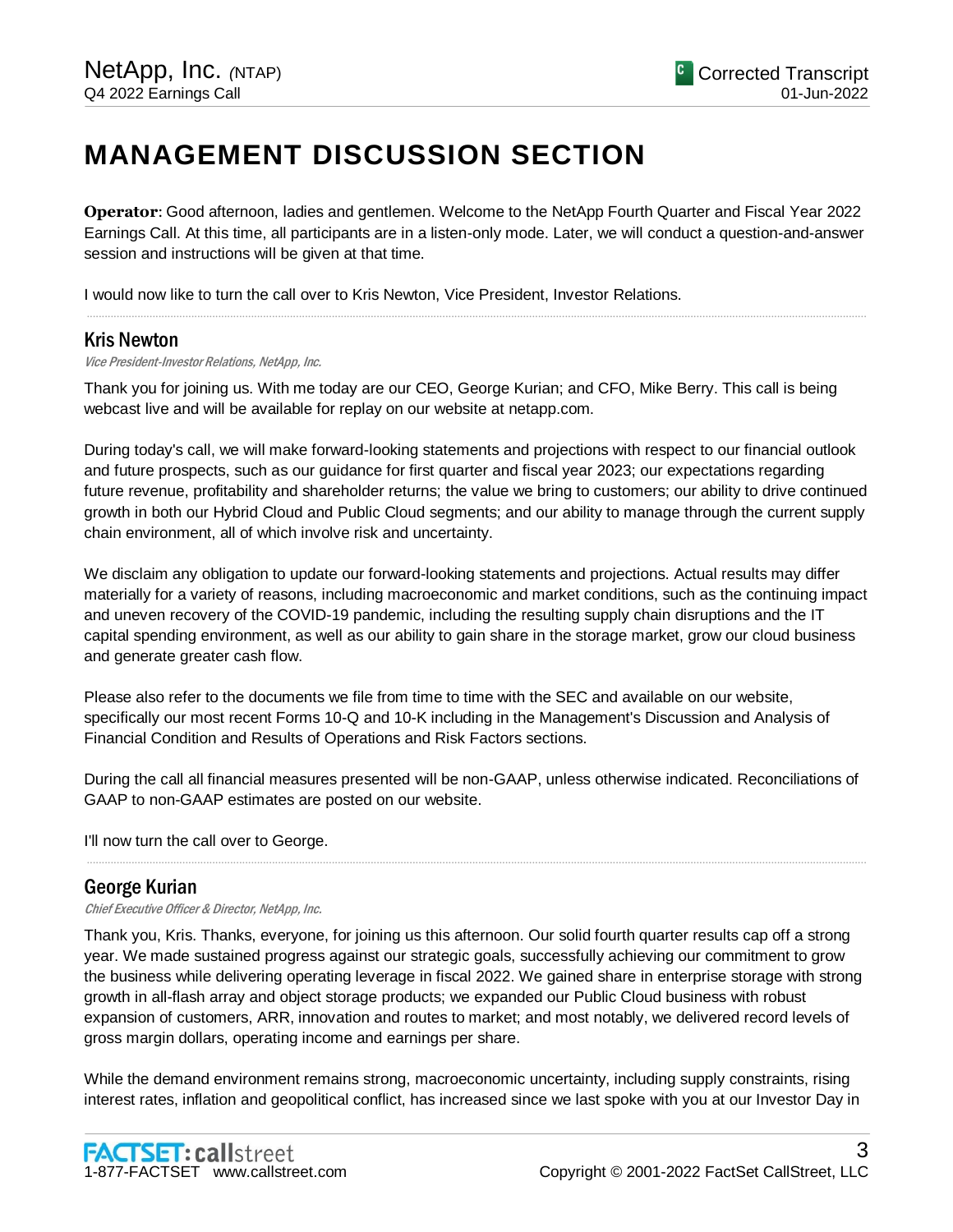March. Navigating this complex and dynamic environment is testing our teams, and we are sharply focused on managing what is in our control.

Backlog is elevated due to supply constraints, despite our excellent supply chain management helping us meet as much of the demand as possible. I want to thank our global team for their disciplined execution and agile response to changing conditions. That we achieved all-time highs for gross margin dollars, operating income and earnings per share in the face of these headwinds demonstrates our disciplined operating management.

The turbulent environment also creates challenges for our customers, raising the urgency for data-driven digital and cloud transformations. We sit at the intersection of these megatrends, as the complexities created by rapid data growth, multi-cloud management and the adoption of next-gen technologies such as AI, cloud native and modern application and data infrastructures create a sizable opportunity for us.

At our Investor Day, we outlined our objective to deliver long-term value through sustained growth, and that thesis remains unchanged. Our critical role in helping customers achieve their transformation goals underpins our strategy and drives confidence for future growth.

Public Cloud ARR of 505 million grew 68% year-over-year and the Q4 dollar-based net revenue retention rate remains strong at 159%. Before I get to the many highlights of the quarter, I want to address the fact that our Public Cloud ARR came short of our expectations. Demand for our cloud storage solutions was strong in Q4.

We also saw a healthy number of new customer additions across both cloud storage and cloud operation services in the quarter. Unfortunately, these tailwinds were not enough to offset the lower than expected growth created by higher churn, lower expansion rates and sales force turnover in our cloud operations portfolio. We understand the root causes of these temporary headwinds, and in FY 2023, our focus will be on returning these services to the growth trajectory we saw in the first three quarters of the year.

We have made organizational changes to increase focus on renewal and expansion motions, and we'll continue to refine our go-to-market activities to better address the cloud operations market. Additionally, we have refreshed the sales organization and strengthened the leadership team. We believe strongly in the sizable opportunity created by our cloud operations portfolio, where we bring differentiated enterprise capabilities to cloud infrastructure management built on our long experience supporting a broad range of applications. Our differentiation in this space continues to receive third-party validation. Spot by NetApp was recognized as a leader and the only outperformer in GigaOm's Radar for Cloud Resource Optimization.

As I noted earlier, our cloud storage services continue to perform well. Azure NetApp Files remains the standout here. Cloud Volumes Service for GCP and FSx for NetApp ONTAP also had strong growth in ARR and customer additions, albeit off small bases.

We continue to deliver significant innovation to help customers get the most from their cloud storage environments. AWS announced FSx for ONTAP support for single availability zones, lowering storage costs and improving performance, as well as its inclusion in the easy-to-launch wizard, streamlining the selection of FSx for ONTAP as file storage for customers creating a new compute instance. These new capabilities unlock new use cases, expanding the opportunity for FSx for ONTAP.

Our cloud storage and data management services are complemented by our cloud operations infrastructure management and optimization functionality. Together, these capabilities deliver an industry-leading portfolio of multi-cloud infrastructure services for stateful and stateless workloads. Now, we're enabling customers to deploy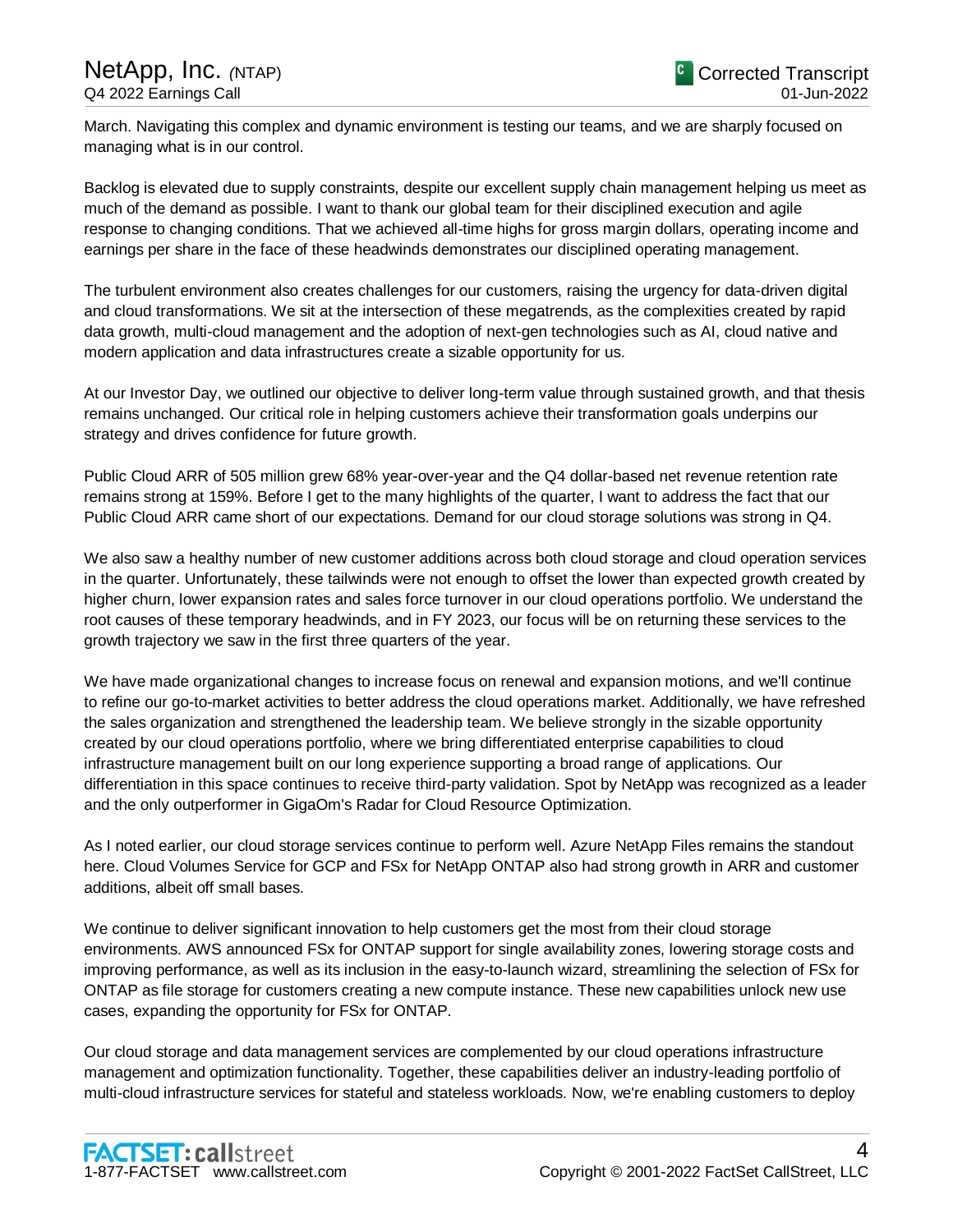applications quickly, easily and cost-effectively on that multi-cloud infrastructure for big data applications with Spark on Kubernetes, for managed desktops with Spot PC, and for open-source database, data pipeline and workflow applications with our most recent acquisition, Instaclustr.

Instaclustr delivers open-source data and workflow applications as a fully managed service. Instaclustr will leverage our best-in-class infrastructure services, Cloud Volumes' storage optimization, Spot's compute optimization, and Cloud Insights' monitoring and troubleshooting to make it easier and faster for customers to build, deploy and operate cloud applications. This will enable us to deliver more value to cloud operations teams and capture more revenue from those same buyers by delivering new services, as well as through the significant synergies with our cloud storage services. I am excited to welcome the Instaclustr team to the NetApp family.

Overall, fiscal year 2022 was a good year for our Cloud business. We've doubled Public Cloud segment revenue from \$199 million in fiscal year 2021 to \$396 million in fiscal year 2022. We expanded our cloud partnerships and routes to market, introduced new organic innovations, and we completed a number of acquisitions that position us well for the future.

In the coming year, we will prioritize the integration of these services. To underscore our commitment here, we plan to slow the pace of acquisitions and reprioritize our use of cash in FY 2023 to favor shareholder returns. Mike will provide the details in his commentary. I want to underscore that we remain convinced of the opportunity, the strength of our position, and our ability to achieve \$2 billion in ARR exiting FY 2026.

Now, turning to Hybrid Cloud, demand for our Hybrid Cloud solutions remains high. Despite supply constraints that again impeded our ability to meet all customer demand, we grew product revenue 6% in the fourth quarter and 10% in fiscal year 2022. All-flash array annualized revenue run rate grew 12% year-over-year to \$3.2 billion. Thanks to strong unit growth in FAS hybrid arrays, all-flash penetration remained flat at 31% of installed systems.

In Q4, we further enhanced our position in Hybrid Cloud with new innovations and recognition. We updated our object storage solution with security and compliance enhancements, Google Cloud integration, and faster performance for analytics workloads.

We also announced the next generation of our collaboration with Cisco, FlexPod XCS for hybrid multi-cloud deployments. Additionally, Business Intelligence Group recognized NetApp AI as a winner of its Artificial Intelligence Excellence Award.

Looking forward, our priorities are clear. We remain focused on capturing the substantial opportunity ahead as we scale our public cloud services while continuing to drive growth in our hybrid cloud solutions. The long-term thesis we presented at our Investor Day of delivering value through sustained growth remains intact. The strong fundamentals of our business, including our alignment to customer priorities, strong balance sheet and prudent operational management put NetApp in a position of strength.

I want to underscore my confidence in our strategy, our execution and the value we bring to all our stakeholders.

.....................................................................................................................................................................................................................................................................

With that, I'll turn the call over to Mike.

### Michael J. Berry

Chief Financial Officer & Executive Vice President, NetApp, Inc.

Thank you, George. Good afternoon, everyone, and thank you for joining us. As a reminder, I'll be referring to non-GAAP numbers, unless otherwise noted.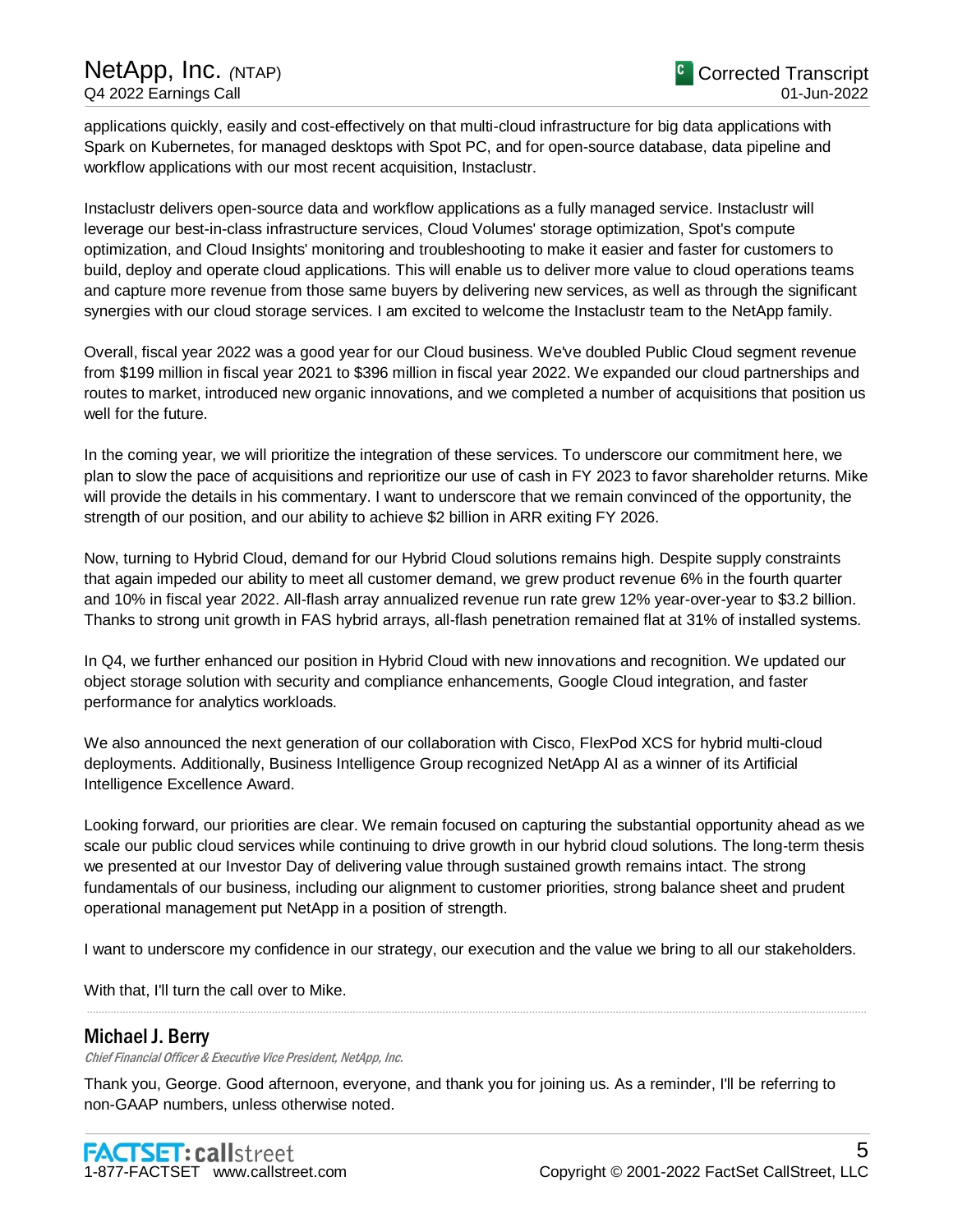As we look back on fiscal 2022, I am incredibly proud of the results the team delivered in an environment with such fluid and complex supply chain challenges. We delivered billings of \$6.7 billion, an increase of 13% yearover-year, and grew revenue 10% to \$6.3 billion.

Within our Hybrid Cloud segment, all-flash revenue grew 20% and object storage revenue grew 49%. We finished fiscal 2022 with \$505 million in Public Cloud ARR, with Public Cloud revenue growing 99% for the full year. We balanced strong growth in our key strategic areas with another year of disciplined investment, delivering record operating margin of 23.7%, up more than 3 points from last year, with an all-time high EPS of \$5.28, up 30% yearover-year.

In Q4, despite supply-constrained shipments, elevated freight and logistical expense and component cost headwinds, we delivered solid revenue, with both gross margin and operating margin coming in above guidance. Strong execution yielded Q4 billings of \$2 billion, up 16% year-over-year. Revenue came in at \$1.68 billion, up 8% year-over-year, including a 2-point headwind from FX. Our solid Q4 results were driven by continued strong demand for our all-flash and object storage solutions.

Our Cloud portfolio continues to positively impact the overall growth profile of NetApp, delivering 3.5 of the 8 points in revenue growth.

Hybrid Cloud segment revenue of \$1.56 billion was up 5% year-over-year. Within Hybrid Cloud, we delivered product revenue growth for the fifth consecutive quarter, and expect this momentum to continue into fiscal 2023. Product revenue of \$894 million increased 6% year-over-year. Software product revenue of \$530 million increased 10% year-over-year, driven by the ongoing mix shift towards our all-flash portfolio. Total Q4 recurring support revenue of \$590 million increased 2% year-over-year, highlighting the health of our installed base.

Public Cloud ARR exited Q4 at \$505 million, up 68% year-over-year, driven by strength in cloud storage, led by Azure NetApp Files. Public Cloud revenue recognized in the quarter was \$120 million, up 82% year-over-year and 9% sequentially. We didn't end the year as expected for Cloud ARR, but are confident that we remain wellpositioned to deliver on the long-term Public Cloud opportunity.

While it is not unusual for hypergrowth assets to hit air pockets along their journey, we are using this moment to learn and continue to improve the operational rigor across the CloudOp (sic) [CloudOps] (00:16:17) products. Towards this goal, we are laser-focused on using fiscal 2023 to strengthen our field and customer success go-tomarket motions, while integrating our CloudOps product portfolio.

Recurring support and Public Cloud revenue of \$710 million was up 11% year-over-year, constituting 42% of total revenue.

We ended Q4 with a record \$4.2 billion in deferred revenue, an increase of 6% year-over-year. Q4 marks the 17th consecutive quarter of year-over-year deferred revenue growth, which is the best leading indicator for recurring revenue growth. Total gross margin was 66% and came in solidly ahead of our guidance, reflecting better than expected product margins.

Total Hybrid Cloud gross margin was 65% in Q4. Within our Hybrid Cloud segment, product gross margin was 51%, as the supply chain team did an amazing job of mitigating a portion of the component cost headwinds, and our sales team was very focused on capturing our recent price increases. Our growing recurring support business continues to be very profitable, with gross margin of 93%.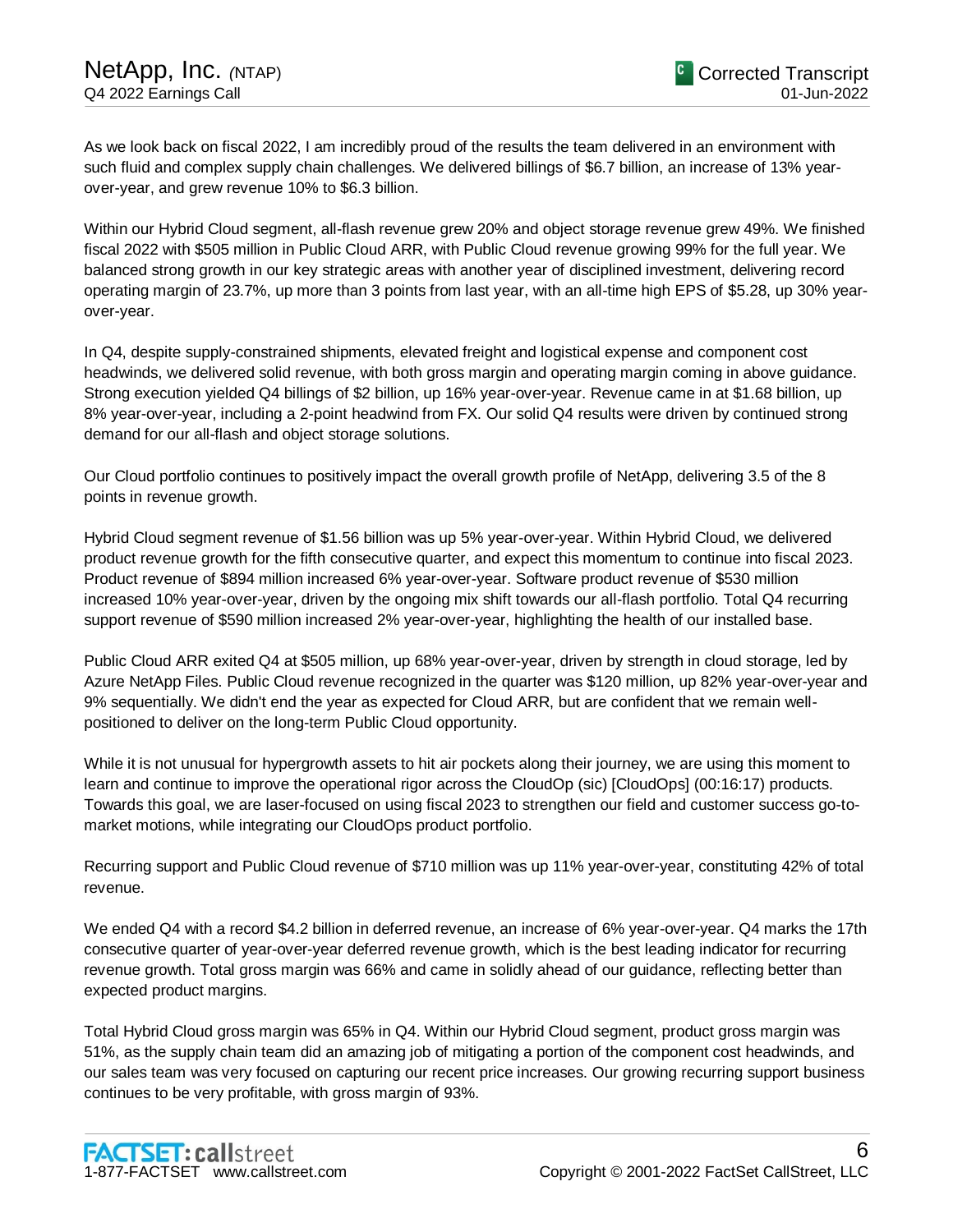Public Cloud gross margin of 68% was again accretive to the overall corporate average. The sequential decline in Public Cloud gross margin was driven by lower than expected Cloud revenue and incremental CapEx investment for Azure NetApp Files, which is a healthy leading demand signal. We remain confident in our long-term Public Cloud gross margin goal of 75% to 80%, as we continue to drive scale in cloud storage and an increasing percentage of our Public Cloud business being built on software solutions.

Q4 highlighted the strong leverage in our operating model, with operating margin of 23%, despite the ongoing supply chain headwinds. EPS of \$1.42 was up 21% year-over-year, and even excluding a one-time tax-benefit of \$0.12, represents a new Q4 record for the company.

Cash flow from operations was \$411 million and free cash flow was \$343 million. The ongoing supply constraints resulted in shipments being pushed to the end of the quarter, leading to the highest ever accounts receivable balance of \$1.2 billion exiting the year, an increase of \$431 million from Q3. As a result, we expect healthy cash collections in the first half of fiscal 2023, which will be a tailwind to our operating cash flow for the full year.

During Q4, we repurchased \$250 million in stock and paid out \$111 million in cash dividends. In total, we returned \$361 million to shareholders, representing 105% of free cash flow. We closed Q4 with \$4.1 billion in cash and short-term investments.

Now, to guidance. In fiscal 2023, we are guiding revenues to grow 6% to 8% year-over-year, which includes a 2 percentage point headwind from FX. In fiscal 2023, we anticipate sustained demand for and continued share gain momentum in both our all-flash and object storage solutions, which we expect to drive product revenue growth in the mid single digits. We will also continue to grow and invest in our Public Cloud business. We expect to exit fiscal 2023 with Public Cloud ARR of \$780 million to \$820 million, which includes approximately \$40 million from our recently closed acquisition of Instaclustr. At the ARR midpoint, we expect our Public Cloud segment to drive 4 points of total company revenue growth in fiscal 2023. As George noted, we remain confident in our ability to deliver \$2 billion in Public Cloud ARR exiting fiscal 2026.

In fiscal 2023, we expect gross margin to range between 66% and 67% as elevated component costs and logistical expenses from supply constraints continue to weigh on product margins. We expect first half product margins to be roughly consistent with Q4 levels.

As we have previously disclosed, we believe these cost headwinds are temporary in nature. And we believe that Q4 2022 is the trough for product margins. As you all know, the timing of getting completely through these supply chain challenges remains fluid, but we do expect cost improvements, coupled with our recent price increases, to be a modest tailwind to product margins as we head into the back half of fiscal 2023.

We anticipate operating margin to range between 23% to 24% for the full year as we continue to invest in our growth initiatives, while maintaining a disciplined approach to spending. Our commitment is to, again, grow revenue faster than operating expenses in fiscal 2023.

Moving down the P&L, we expect net interest expense to be approximately \$30 million in our effective tax rate to be in the range of 21% to 22%. Despite the considerable headwind to earnings as a result of the higher tax rate, we are committed to delivering \$5.40 to \$5.60 in fiscal 2023 EPS. We expect to generate greater than \$1.4 billion in operating cash flow in fiscal 2023 as we continue to drive incremental profitability in our Hybrid Cloud segment to fund the growth in our Public Cloud business.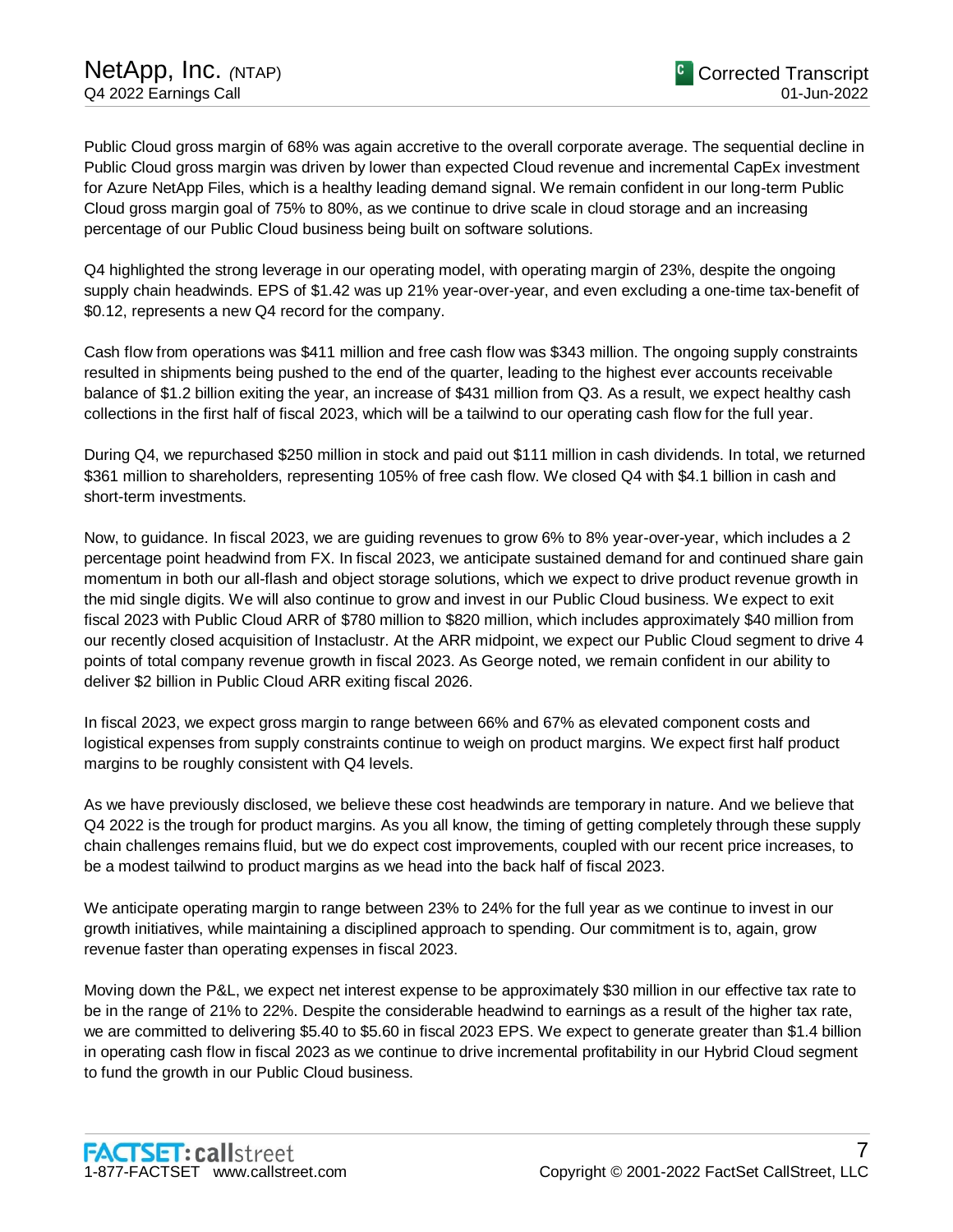Free cash flow is expected to exceed \$1.1 billion for the full year. Factored into the year-over-year free cash flow growth is a step-up in CapEx to approximately \$250 million to \$300 million. The higher CapEx forecast is being driven by three key items. One, additional capacity deployments in Azure and GCP. Two, higher cloud software capitalization. And three, growing pipeline for our Keystone offering. As we've discussed before, additional capacity deployments within Azure and GCP are a healthy leading indicator for cloud storage demand.

Generating over \$1.1 billion in free cash flow will allow us to continue to deliver on our shareholder return commitments, while also investing in our key strategic areas. From a capital allocation perspective, we expect to hit pause on CloudOps acquisitions for the first half of fiscal 2023 as we focus on strengthening our field and customer success go-to-market motions, while integrating our CloudOps product portfolio.

As a result, we plan to return 100% of fiscal 2023 free cash flow to investors through dividends and share repurchases. We expect our quarterly dividend to remain at \$0.50 per share throughout fiscal 2023, with the remainder of free cash flow allocated to share repurchases. We plan to front-end load these share repurchases, with \$500 million coming in the first half of the year, which will reduce share count by 2% to 3% as we go through fiscal 2023.

Now, on to Q1 guidance. We expect Q1 net revenues to range between \$1.475 billion and \$1.625 billion which, at the midpoint, implies a 6% increase year-over-year. We expect consolidated gross margin to be approximately 67% and operating margin to be approximately 21%. We anticipate our tax rate to be between 21% and 22%. And we expect earnings per share for Q1 to range between \$1.05 and \$1.15 per share. Assumed in our Q1 guidance is net interest expense of \$10 to \$15 million and a share count of approximately 224 million.

In closing, I want to thank the entire NetApp team for the outstanding dedication, focus and hustle in delivering strong fiscal 2022 results in a very fluid environment. We remain disciplined and committed to the long-term thesis we shared with you, as we continue to navigate the dynamic supply challenges to meet as much customer demand as possible. We are confident, enthusiastic, and incredibly focused on our long-term strategic priorities and the tremendous growth opportunity we see over the next several years.

.....................................................................................................................................................................................................................................................................

I'll now hand the call back to Kris to open the call for Q&A. Kris?

### Kris Newton

Vice President-Investor Relations, NetApp, Inc.

Thanks, Mike. Operator, let's begin the Q&A.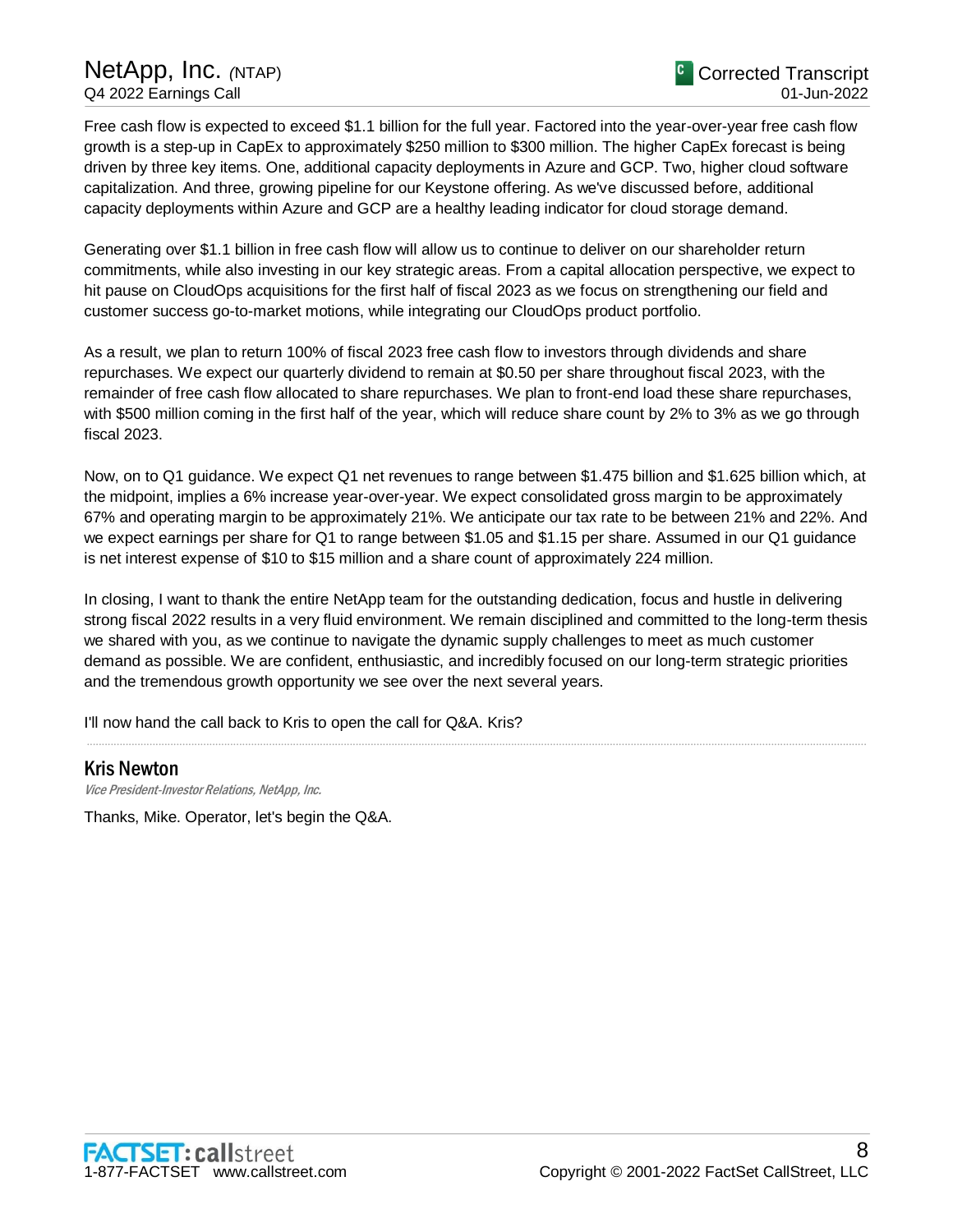## **QUESTION AND ANSWER SECTION**

**Operator**: Thank you. [Operator Instructions] Our first question will come from Jim Suva with Citigroup. Please, go ahead.

.....................................................................................................................................................................................................................................................................

#### Jim Suva

**Jim Suva**<br>Analyst, Citigroup Global Markets, Inc.  $Q$ 

Thank you. Based upon the results and your competitors who've also reported, it looks like NetApp has been gaining significant share, which is great. Is there anything in there that we should think about that would cause us to kind of pause or downshift that, like any big recent design-ins or acceptances? Or, on the other hand, with your sales force now fully ramped and the additional CapEx and things that Mike laid out, is there actually the potential you're looking at actually upselling or upshifting it to even a higher share gain in the future quarters? Thank you.

.....................................................................................................................................................................................................................................................................

### George Kurian

**George Kurian**<br>Chief Executive Officer & Director, NetApp, Inc.  $\mathcal{A}$ 

I think if you look at the dynamics of this past year, demand was strong and consistent throughout. We were gated by supply, particularly in the back half of the year. That certainly was true even in Q4. We feel very good about our competitive position, as we outlined at our Financial Analyst Day, and we continue to see cloud storage has been a really strong addition to the portfolio, the number of net new to NetApp customers, meaning those that do not have our storage on-premises that bought cloud storage continues to be strong, so we get to cross-sell additional on-premises workloads in the future. And I think with regard to the performance of our flash portfolio throughout the year and the growth of object, the second growth engine in our on-premises portfolio, we feel really good. So thank you for the question, Jim.

.....................................................................................................................................................................................................................................................................

.....................................................................................................................................................................................................................................................................

.....................................................................................................................................................................................................................................................................

.....................................................................................................................................................................................................................................................................

### Jim Suva

**Jim Suva**<br>Analyst, Citigroup Global Markets, Inc.  $Q$ 

Thank you and congratulations.

### George Kurian

**George Kurian**<br>Chief Executive Officer & Director, NetApp, Inc.  $\mathcal{A}$ 

Thank you.

**Operator**: Thank you. Our next question will come from Amit Daryanani with Evercore. Please go ahead.

### Amit Daryanani Amit Daryanani<br>Analyst, Evercore ISI

Yes. Thanks a lot for taking my question. George, I was hoping you'd talk a little bit about some of the headwinds that you saw in the cloud services side that impacted the ARR number this quarter. I know you talked about three issues, maybe just elaborate on kind of what these things were. And really, the important part would be to understand your ability [ph] with which (00:28:52) to resolve these and the timeline to resolve these.

And my follow-up, just related to the same question around it. When I think about the 60% growth rate you're implying on the cloud services for our fiscal 2023, is there some linearity that I should be thinking about, maybe the back half is [ph] troubled (00:29:09) as the first half? That would be helpful as well. Thank you.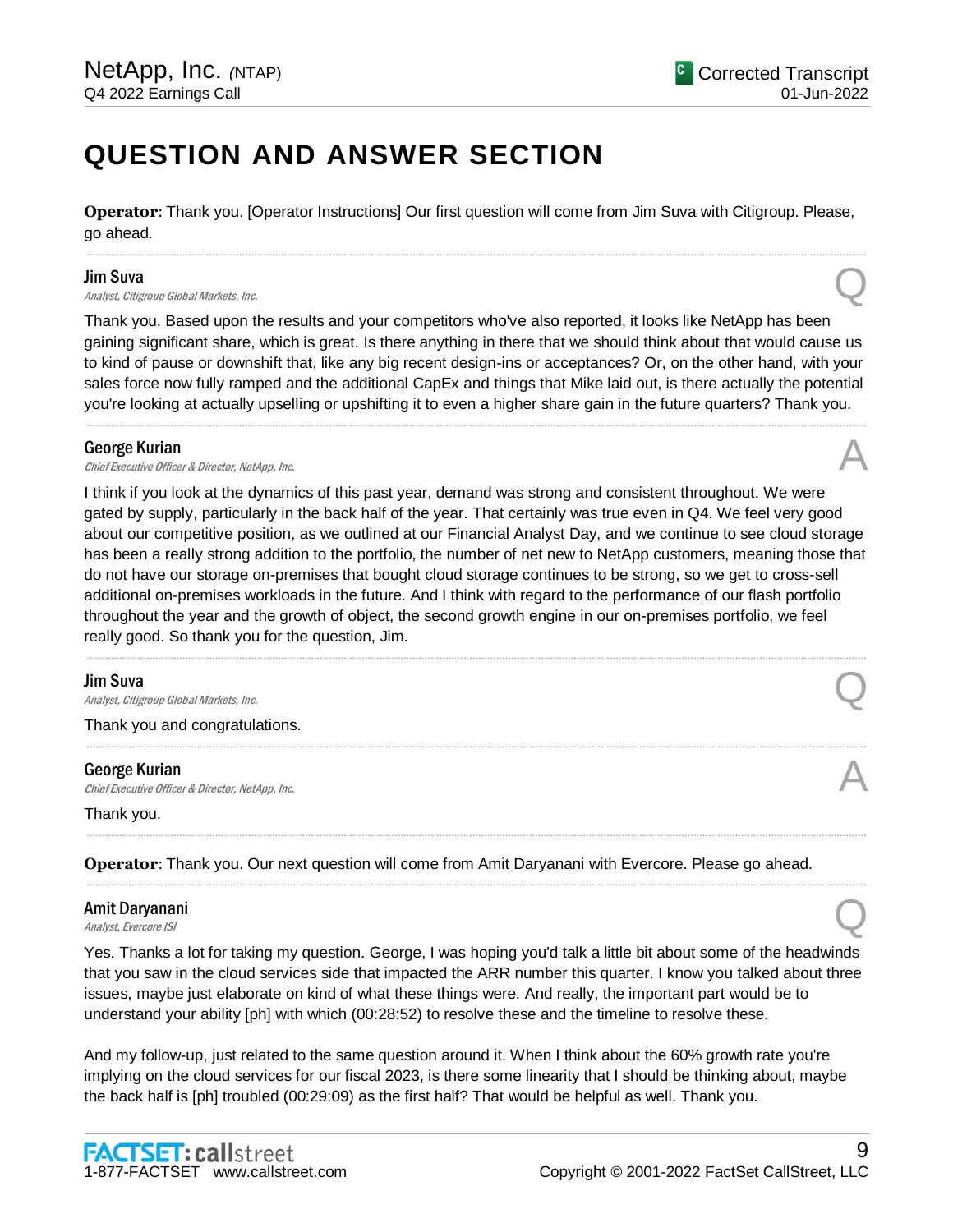### George Kurian

**George Kurian**<br>Chief Executive Officer & Director, NetApp, Inc.  $\mathcal{A}$ 

I'll have Mike – thanks for the question, Amit. I'll have Mike just start walking through the specifics. I'll talk about the remedies, and then we'll come back to guidance.

.....................................................................................................................................................................................................................................................................

### Michael J. Berry

Chief Financial Officer & Executive Vice President, NetApp, Inc. A

Perfect. Thank you, George. Amit, thanks for the question. So, hey, when we talk to you books in February and we're looking at Q4, we had raised our expectations on the strength of Q3. We had expected Q4 to be largely consistent with what we saw in Q1, Q2, and Q3. And we expected to see some continued growth in Spot and Cloud Insights. We did know that there were some significant renewals in Cloud Insights. So, as we went through the quarter, especially as we got into April, we saw increased churn in Cloud Insights. As you know, a good bit of the sales there are helping our customers move from their OCI, their on-prem solution, to the cloud solution and some of them are still trying to find their way there.

Spot, we saw lower expansion, as you know. We have seen in the first three quarters a good bit of expansion in that business as they've deployed more into the cloud. And that didn't come through as expected. And then we did see higher sales and customer success turnover, especially in the Spot group. So that's what happened in CloudOps.

.....................................................................................................................................................................................................................................................................

I'll now turn it back to George, and then I'll come back on your question on seasonality.

### George Kurian

**George Kurian**<br>Chief Executive Officer & Director, NetApp, Inc.  $\mathcal{A}$ 

I think with regard to the remedies and the overall portfolio, listen, we feel good about the customer adds across the portfolio. Cloud storage was a strong number. With regard to specifically how we're addressing the CloudOps portfolio, we have refreshed the sales team, so a lot of the churn in the sales organization is behind us. We do have a newer set of members, so it will take time to ramp them. We have brought on a new experienced leader for our Spot portfolio, who led enterprise sales at Splunk. We have brought on, as you might have seen, a new Senior Vice President for Customer Success, who was a senior executive at Informatica, and a leader for our renewals and customer success motion in the field who was the leader of that renewals and sales at Palo Alto. So, much stronger team at the top, with a focused mission around our CloudOps portfolio and driving renewals and customer success.

A couple of other things that we've learned, right? We've learned that we need to integrate these acquisitions more quickly, particularly, on the go-to-market side, and we are taking that lesson learned and applying that to our Instaclustr acquisition, as well as the work that we're doing to integrate the product portfolio more quickly so that it's easier for customers to buy.

.....................................................................................................................................................................................................................................................................

Now, I'll have it back to Mike to talk about how that impacts guidance for next year.

### Michael J. Berry

Chief Financial Officer & Executive Vice President, NetApp, Inc. A

Thank you, George. So, Amit on the numbers, I just want to walk that for you. So we ended the year total ARR at \$505 million. The midpoint of guidance is \$800 million. That does include \$40 million from Instaclustr. So let's do the organic business first, \$505 million to \$760 million at the midpoint, which implies about a 50% growth during the year. And then you add the \$40 million exiting the year from Instaclustr. That gets you to the \$800 million.





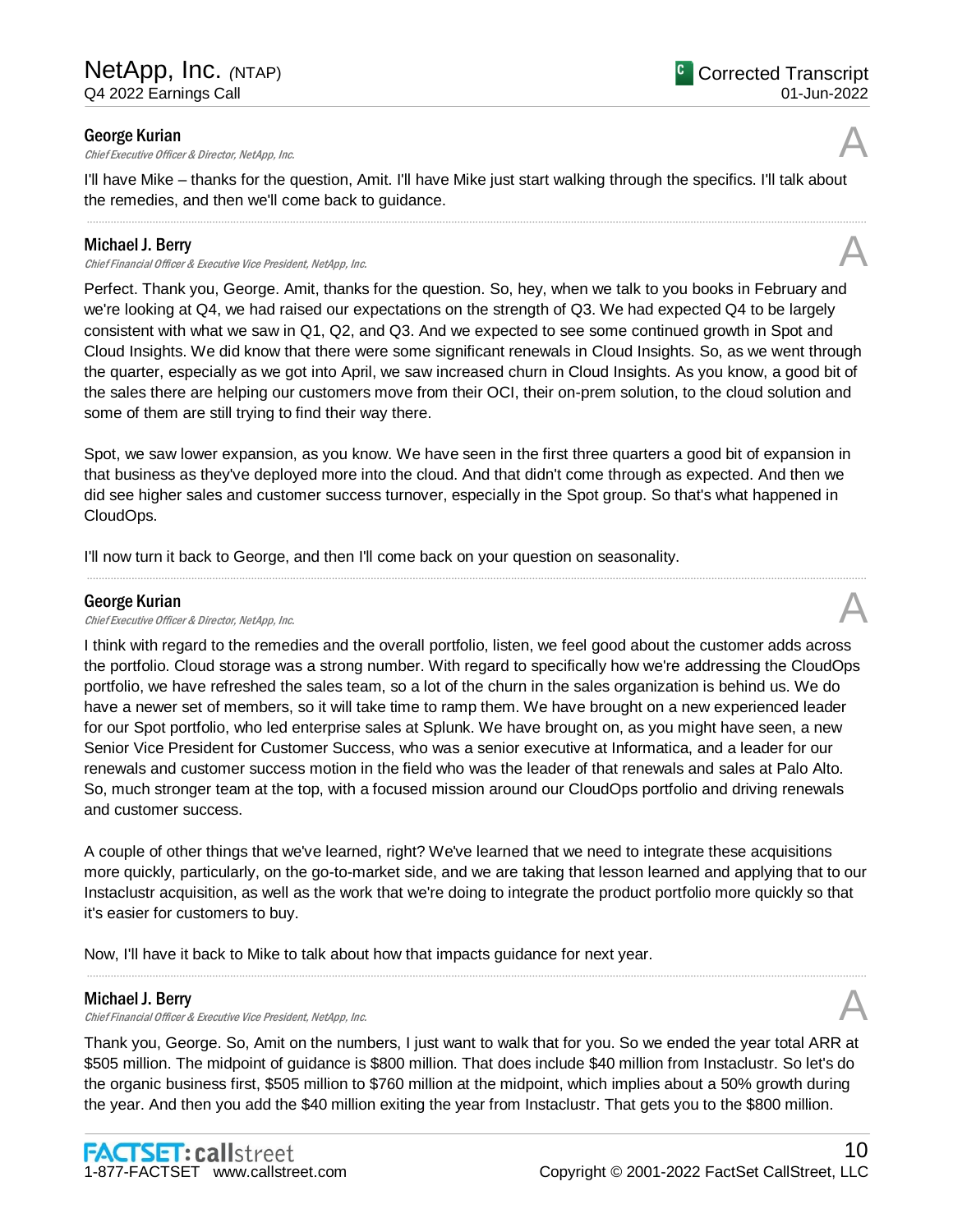And as we go through the year, we feel really good about several drivers of growth that we should start to see accelerate as we go through fiscal 2023. Number one, we have added a good bit of sales capacity. You see it in the OpEx numbers, not only in 2022, but we will in the first half 2023. We are excited about the ramp of FSx ONTAP, as well as GCP, as we go through the year, and have those become more meaningful contributors. As I talked about in my prepared remarks, we continued to invest a lot in the capacity for ANF specifically. And then a smaller piece is just as we resolve some of the items we talked about with CloudOps, we think that that will help the second half. So you should expect to see acceleration as we go through the year into the second half. And we feel really good about the \$760 million number.

.....................................................................................................................................................................................................................................................................

.....................................................................................................................................................................................................................................................................

.....................................................................................................................................................................................................................................................................

.....................................................................................................................................................................................................................................................................

### Amit Daryanani Amit Daryanani<br>Analyst, Evercore ISI

Perfect. Thank you very much for all the clarity.

### Michael J. Berry

Chief Financial Officer & Executive Vice President, NetApp, Inc.

Thank you.

**Operator**: Thank you. Our next question will come from Samik Chatterjee with JPMorgan. Please go ahead.

#### Samik Chatterjee

**Samik Chatterjee**<br>Analyst, JPMorgan Securities LLC

Hi. Thanks for taking my question. I guess, George, in relation to your Public Cloud sort of air pocket that you're seeing, it does look like you're implying that most of the headwinds have stemmed from a go-to-market sort of execution. Just wanted to sort of maybe ask for a bit more color there of what gives you confidence as just a goto-market approach, you have to [ph] serve (00:34:11) the decision to stop acquisitions. What gives you the clarity at this point that it's not a sort of additional services that you need to add to round out the portfolio? Sort of what's giving you that clarity as just a go-to-market execution at this point? And I have a quick follow-up, Mike. Thank you.

.....................................................................................................................................................................................................................................................................

#### George Kurian

**George Kurian**<br>Chief Executive Officer & Director, NetApp, Inc.  $\mathcal{A}$ 

We saw strong adoption of our services. I think, as we mentioned in prepared remarks, a strong number of customer additions. I think the places where we can do a better job is really customer success and cross-sell and upsell, which is work that's in front of us. I think that also requires some integration work in the product portfolio to make it easier for the sales organization to do that cross-sell and upsell. Some of that integration work is completed. Others is in process. And you will see us integrating Instaclustr quickly into the NetApp portfolio so that it can take advantage of all of our differentiated infrastructure services, storage, Spot, Cloud Insights, so that we can hit the ground running pretty quickly with all of that differentiated platform behind them.

So, I would say, within the quarter, it was mostly go-to-market execution. I think to aid the go-to-market team, we also have work to do on the product side, which we're accelerating and trying to accelerate the integration of Instaclustr into NetApp.

.....................................................................................................................................................................................................................................................................

Samik Chatterjee **Samik Chatterjee**<br>Analyst, JPMorgan Securities LLC

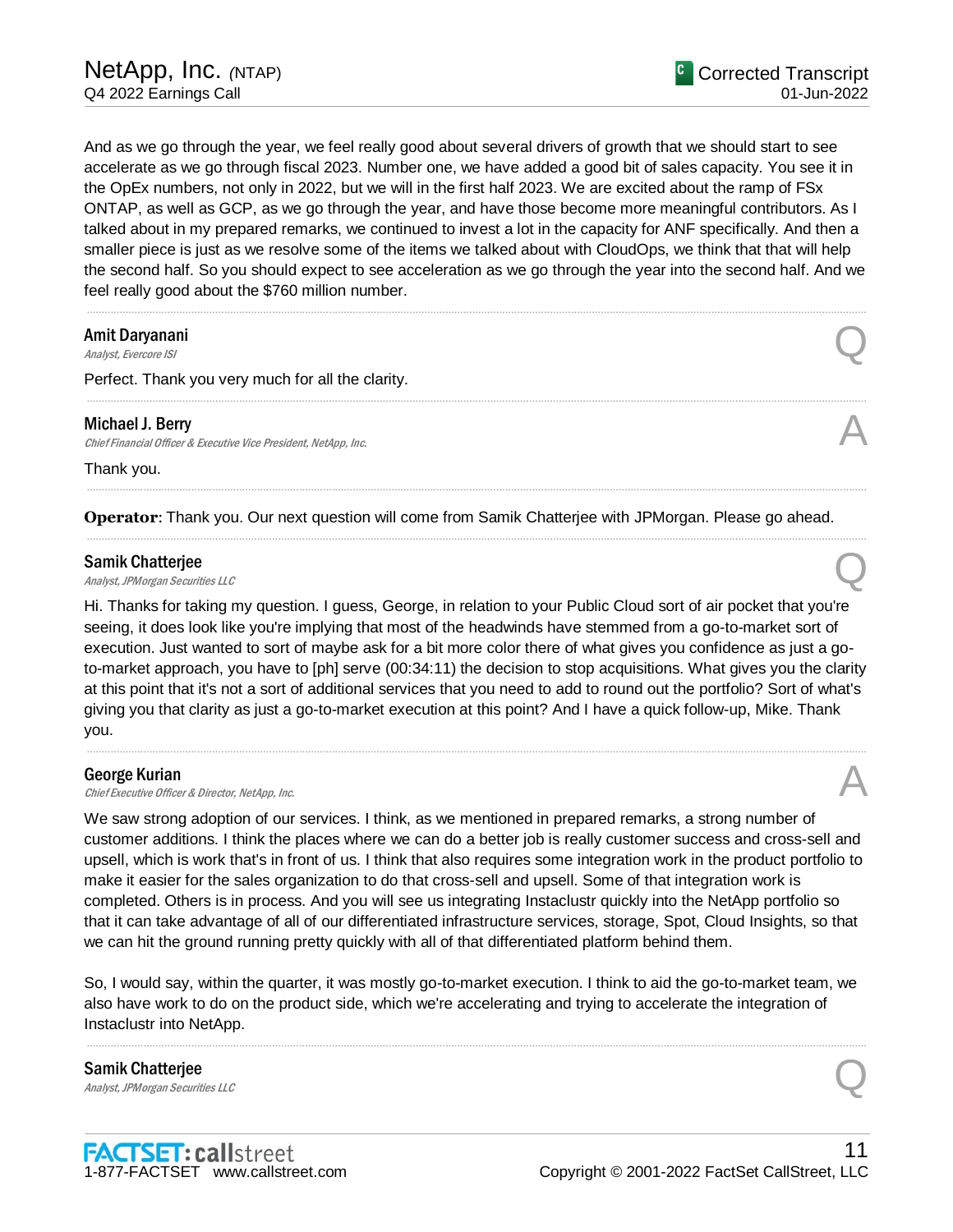Got it. Got it. And Mike, just a quick follow-up on gross margin, sort of trajectory through the year. Is the improvement that you're implying sort of as you get into the back half, is that just more a function of the Public Cloud margins improving as you scale those revenues, or are you expecting a similar improvement in Hybrid Cloud? And how much of that has to do with sort of pricing actions coming more materially through the P&L?

### Michael J. Berry

Chief Financial Officer & Executive Vice President, NetApp, Inc.

Yeah. Thanks for the question, Samik. So it's both of those. And let's take Hybrid Cloud first. So we do expect the margins, the product margins in Hybrid Cloud in the first half to be relatively consistent with Q4. We did say, hey, we thought Q4 was a trough. We still feel that way as we go through the year. And then, seeing some expansion in the back half, driven by both the pricing actions that we took, as well as all the work that's going on around supply chain. So both of those go into that number.

.....................................................................................................................................................................................................................................................................

And then from a Public Cloud perspective, there are several drivers of that increased gross margin that we've talked about. A, scaling that business as ANF scales and utilizes those assets better, more software and growth in that business.

So it's both of those that will add to the margin and that breaks out apart. You'll also see when you go through the numbers, A, the cloud gross margins are starting to be a pretty significant contributor to the growth as we go into 2023 and beyond.

.....................................................................................................................................................................................................................................................................

.....................................................................................................................................................................................................................................................................

.....................................................................................................................................................................................................................................................................

So, thank you for the question.

Samik Chatterjee **Samik Chatterjee**<br>Analyst, JPMorgan Securities LLC

Yeah. Thank you.

**Operator**: Thank you. Our next question will come from Rod Hall with Goldman Sachs. Please go ahead.

### Bala R. Reddy

**Bala R. Reddy**<br>Analyst, Goldman Sachs (India) Securities Pvt Ltd. Quarter expansion of the Security of Analyst, Goldman Sachs (India)

Hi. Thanks for taking my question. This is Bala Reddy, on for Rod. I want to start with the price increases. So it looks like they're starting to kick in. And from memory, I remember the price increases' magnitude is to the tune of high single digits or maybe 10% or in that range. Given this price increase, I'm wondering, why wouldn't product revenues grow more than mid-single-digit in fiscal 2023? Maybe there is an element of cautiousness in that guide, given the current macro uncertainty. I just thought you will help us understand a little bit better for us.

.....................................................................................................................................................................................................................................................................

### George Kurian

**George Kurian**<br>Chief Executive Officer & Director, NetApp, Inc.  $\mathcal{A}$ 

First of all, customers buy in dollars. And so, whether we raise prices or not, their budgets are determined in dollars. And so, if we raise prices, they'll buy fewer systems for the same dollars, right? I think that's the first.

I think the second is, listen, we feel good about – really good about the work that our supply chain team has been doing all year. We've had two successive quarters where we've been gated by supply rather than demand. We see a steady demand picture next year – this coming year, and we're just being realistic about how fast the supply chain constraint is. So buying in dollars and supply chain continuing to be work in progress for us through the course of the year.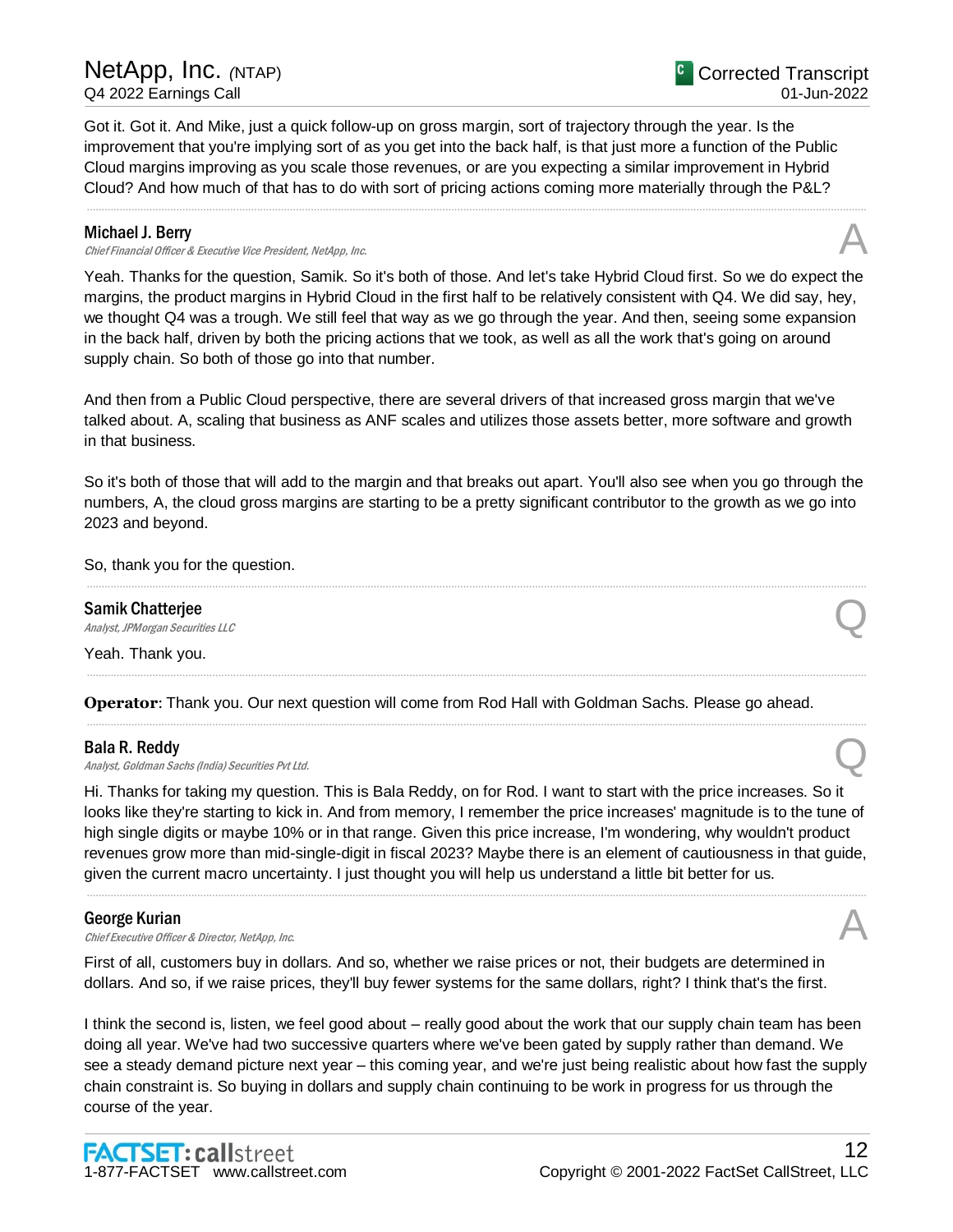### Bala R. Reddy

**Bala R. Reddy**<br>Analyst, Goldman Sachs (India) Securities Pvt Ltd. Quarter extension of the Securities Pvt Ltd.

That helps, George. And just to make sure I get it right. So you're not really baking in by any macro slowdown or anything in the back half of the year or anything, just more of a function of supply chain shortages?

.....................................................................................................................................................................................................................................................................

### George Kurian

**George Kurian**<br>Chief Executive Officer & Director, NetApp, Inc.  $\mathcal{A}$ 

At the moment, we see demand to be steady, and we are gated by supply. And so, yes, we understand the economic environment is uncertain. We're managing what we can control. Our demand outlook has so far been really solid, and we're gated by supply.

.....................................................................................................................................................................................................................................................................

### Bala R. Reddy

**Bala R. Reddy**<br>Analyst, Goldman Sachs (India) Securities Pvt Ltd. Quarter extension of the Security of Analyst, Goldman Sachs (India)

That's helpful. And a quick follow-up, if I may. I was looking at Americas commercial mix, revenue mix in the quarter. It looks like its only flat quarter-over-quarter, [indiscernible] (00:39:29) typically up in Q4. And on the other hand, Asia Pacific has done really well in the quarter. I'm just wondering, are you seeing any kind of divergence or more a magnitude of – more of a function of allocating supply to different places?

.....................................................................................................................................................................................................................................................................

### Michael J. Berry

Chief Financial Officer & Executive Vice President, NetApp, Inc.

Yeah. Hey, Bala, it's Mike. So it's really the supply chain gating that revenue generation. And it varies by geo in terms of the product. So, no significant changes from a geo perspective. Those – what you see there is really supply chain gating that revenue.

.....................................................................................................................................................................................................................................................................

### Bala R. Reddy

**Bala R. Reddy**<br>Analyst, Goldman Sachs (India) Securities Pvt Ltd. Quarter expansion of the Security of Analyst, Goldman Sachs (India)

Got it. Thanks so much.

**Operator**: Thank you. Our next question will come from Meta Marshall with Morgan Stanley. Please go ahead. .....................................................................................................................................................................................................................................................................

.....................................................................................................................................................................................................................................................................

### Meta A. Marshall

**Meta A. Marshall**<br>Analyst, Morgan Stanley & Co. LLC  $\mathcal{Q}$ 

Great. Thanks. You guys noted some success in hiring new sales reps during the quarter. Just wanted to get a sense of whether that was more backfilling or whether you've had some success on some of the hiring for the higher-level solution sales like – or sales execs that can help with the cross-sell and upsell. And then maybe just kind of on the second point around replacing some of the sales execs that have left, just what do you see as the ramp in timeline for some of the new hires to productivity? Thanks.

.....................................................................................................................................................................................................................................................................

### George Kurian

**George Kurian**<br>Chief Executive Officer & Director, NetApp, Inc.  $\mathcal{A}$ 

I think the majority of our investment is focused on new sales reps with cloud backgrounds. We call them cloud sales specialists. So the types of execs, Meta, that you mentioned that know how to sell some of our applications portfolio and CloudOps portfolio, so that's the majority. We also have had to replace some attrition in our frontline sales teams as well. And we continue to manage through that as a normal sort of course of business, right? I



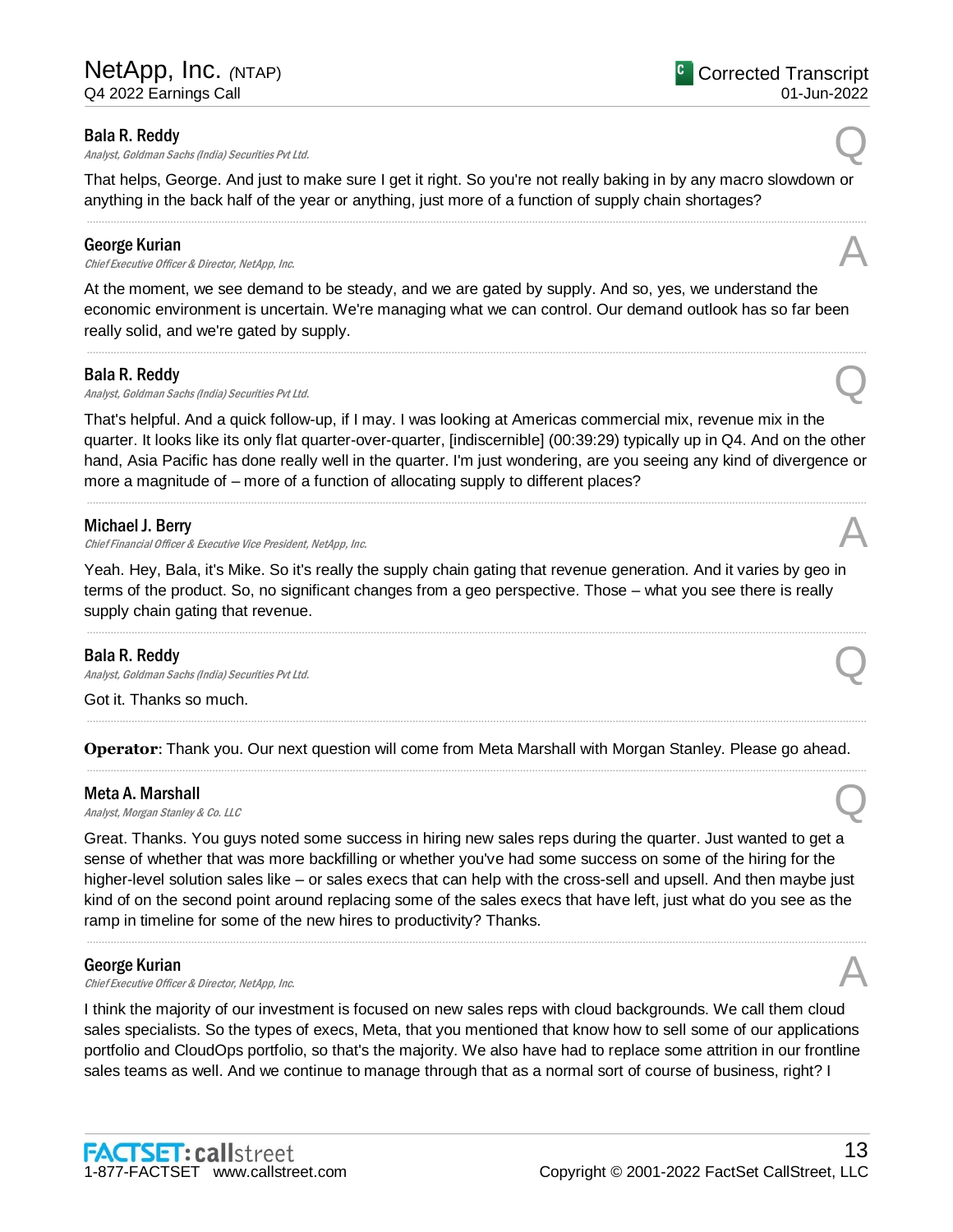think the specific areas that we saw higher than anticipated attrition were really in our CloudOps portfolio. And I think we've done a good job sort of refreshing the team and also bringing on the new leadership team.

I think when you look at the ramp time, it takes a few quarters, and that's why I think there's already been activity underway. We see that there will be some improvements through the first half. And then, certainly, in the second half of the year, we should see the team being fully productive. In addition, given the ramp of our cloud business and the expectations of the ramp, we are continuing to invest in additional capacity, for example, in cloud storage and other areas. We will – of course, in line with our disciplined operating management philosophy, we don't see the growth tap on the brakes. But right now, we feel that's a good investment [ph] to-date (00:42:19).

.....................................................................................................................................................................................................................................................................

Meta A. Marshall **Meta A. Marshall**<br>Analyst, Morgan Stanley & Co. LLC  $\mathcal{Q}$ 

Great. Thank you.

**Operator**: Thank you. Our next question will come from Nik Todorov with Longbow Research. Please go ahead. .....................................................................................................................................................................................................................................................................

.....................................................................................................................................................................................................................................................................

### Nikolay Todorov

**Nikolay Todorov**<br>Analyst, Longbow Research LLC

Yeah. Thanks. And congrats on strong results, particularly given supply chain headwinds. George, a question maybe – how have – just curious, how have the conversations been over the last, especially couple of weeks, when you talk with customers regarding their IT budgets in this environment? I think clearly there's a lot of headwinds, like you talked in macro and supply chain and inflation. But there's been some recent third-party surveys showing that budgets for IT are actually ticking up, not down, and even if inflation pressure kind of persists. So, just curious what is the feedback that you're getting from CIOs and CFOs on those discussions around IT budgets. Thanks.

.....................................................................................................................................................................................................................................................................

### George Kurian

**George Kurian**<br>Chief Executive Officer & Director, NetApp, Inc.  $\mathcal{A}$ 

I think IT is continuing to be seen, as we've said, a spur for the transformation of the business. And so there are the strategic projects around customer experience, transformation, business process automation, a variety of those projects that our analytics continue to move forward. AI, ML projects, for example, continue. We had a strong year, and continue to see a strong outlook for that part of our business. So, so far, as we've said, the demand picture has been steady, and we recognize that there is increased uncertainty, but I think so far the demand picture for IT spending within our customer base has remained steady.

### Nikolay Todorov

**Nikolay Todorov**<br>Analyst, Longbow Research LLC

Okay. Great. And if I can follow up, Mike, on the price increases, I just want to understand, do you envision incremental price increases, especially if you see further cost pressures through the year, or you think that you've kind of front-loaded the price increases then you just need to realize those as the year progresses?

.....................................................................................................................................................................................................................................................................

.....................................................................................................................................................................................................................................................................

### Michael J. Berry

Chief Financial Officer & Executive Vice President, NetApp, Inc. A

Yeah. So, thanks, Nik. My answer to that would be, we are intently focused on realizing the ones that we put in place. We're still working through those. So, at this point, that's our focus. We'll see what the rest of the year holds. Never say never, but our focus right now, Nick, is realizing those other two price increases.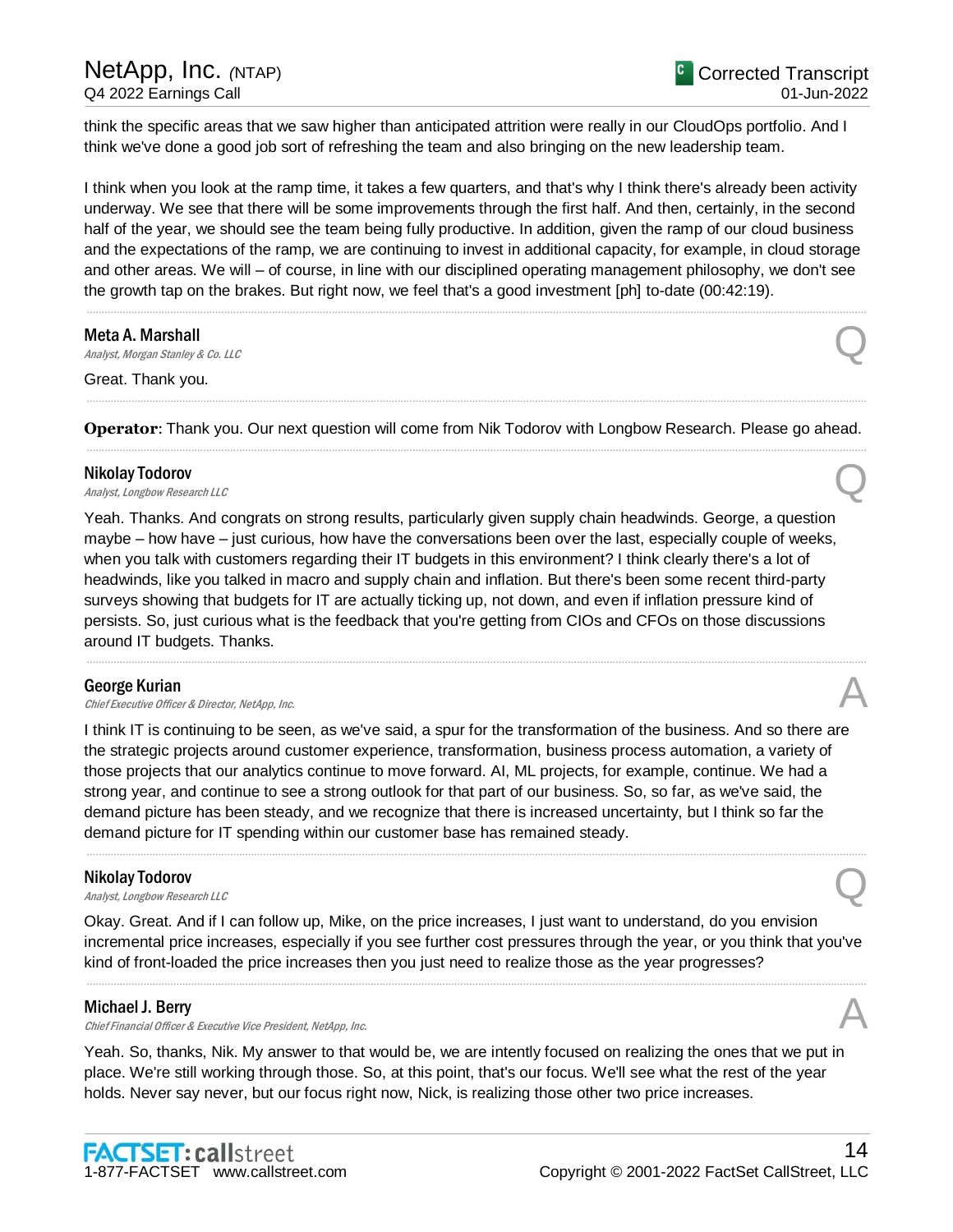Nikolay Todorov

**Nikolay Todorov**<br>Analyst, Longbow Research LLC

Got it. Thanks, guys. Good luck.

**Operator**: Thank you. Our next question will come from Sidney Ho with Deutsche Bank. Please go ahead.

.....................................................................................................................................................................................................................................................................

.....................................................................................................................................................................................................................................................................

### Sidney Ho

**Sidney Ho**<br>Analyst, Deutsche Bank Securities, Inc.  $\mathbb{Q}$ 

Thanks for taking my question. In terms of your billings, obviously, very strong billings of over \$2 billion for the quarter, it's always strong in the second half of the fiscal year, and that's also the case this past year. Are there any trends within the billings that you would highlight that suggest maybe customers are putting in orders longer than they did historically because of maybe some concerns of supply constraints? Maybe just asked differently, how do you monitor the health of these billings? Thanks.

.....................................................................................................................................................................................................................................................................

### Michael J. Berry

Chief Financial Officer & Executive Vice President, NetApp, Inc.

Hey, Sidney, it's Mike. So, great question, so thank you. So, in Q4, we saw billings growth of 16%. As you know, billings as revenue plus change and deferred. Largely on a quarterly basis, when you see billings and revenue come in differently, it's going to be driven by the timing of support, not only on point of sale, but also renewals, and that's exactly what happened in Q4.

Keep in mind that a lot of our initial transactions will come with three years of maintenance, so you will get some variability on when those renew. So, if you bifurcate the 16%, about 12% of that growth came through support renewals. And thankfully, a lot of that was in software support, so that bodes well for all of us. And that was really based on the timing of some renewals, not only initial sales but also renewals. So, we watch that very carefully. We watch duration.

And when you look at deferred revenue, you see some of that did go into long term. So, we did see some longerterm renewals typically related to initial sales. But we've seen that short-term and long-term deferred revenue percentage stayed remarkably consistent. So, that will jump around a little bit by quarter. Nothing to be concerned about on this. It was a great quarter of billings. And the nice part is that will translate into cash flow next year. So hopefully, that helps.

.....................................................................................................................................................................................................................................................................

.....................................................................................................................................................................................................................................................................

.....................................................................................................................................................................................................................................................................

.....................................................................................................................................................................................................................................................................

### Sidney Ho

Sidney Ho<br>Analyst, Deutsche Bank Securities, Inc.  $\mathbb Q$ 

Yes. Thank you.

Michael J. Berry Chief Financial Officer & Executive Vice President, NetApp, Inc. A

Thank you.

**Operator**: Thank you. Our next question will come from Tim Long with Barclays. Please go ahead.

### Tim Long **Tim Long**<br>Analyst, Barclays Capital, Inc.  $\qquad \qquad \qquad \qquad$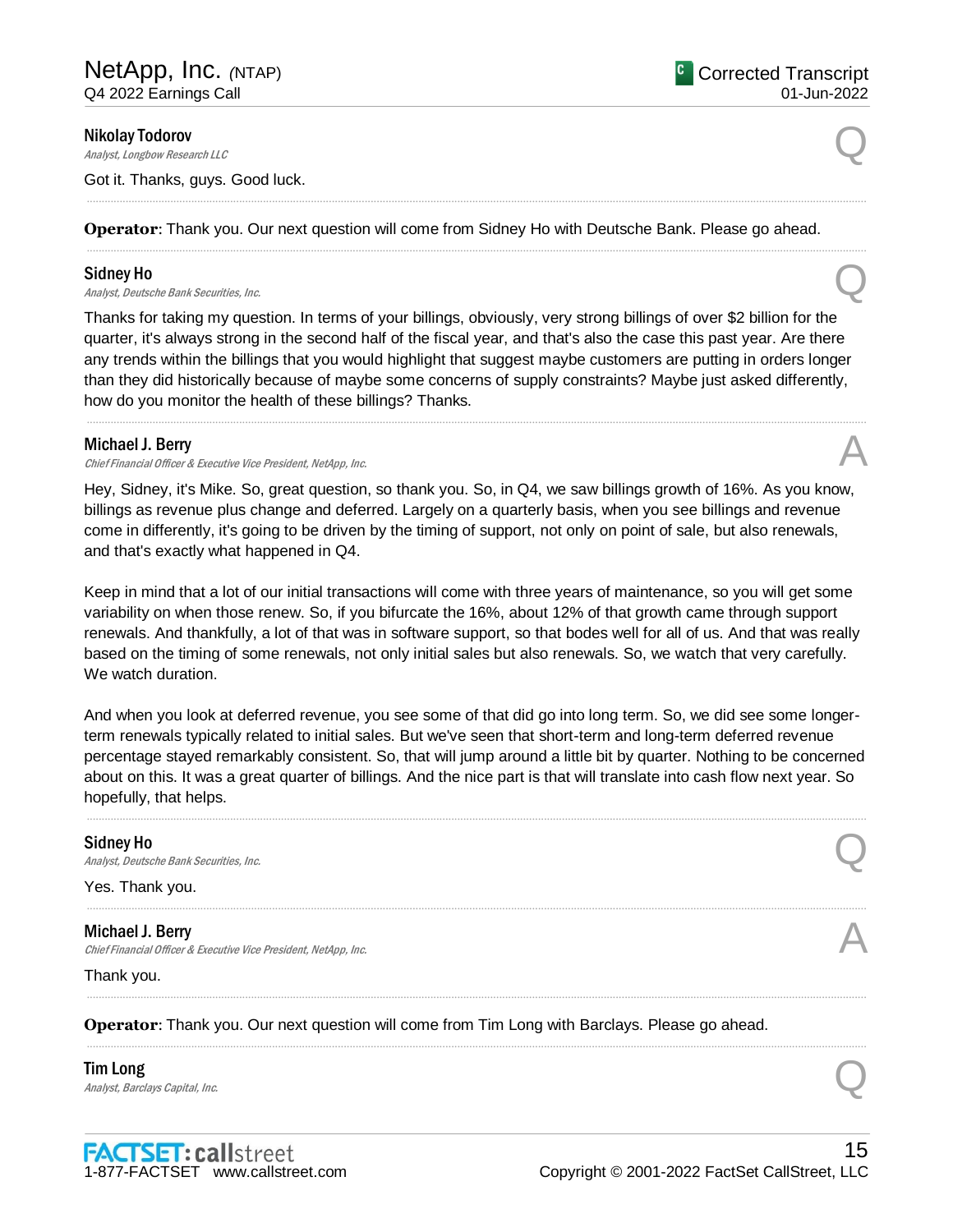## NetApp, Inc. *(*NTAP) Q4 2022 Earnings Call

Thank you. Yeah, maybe two, if I could. First, on the all-flash array front, still pretty good growth but you mentioned the installed base is still not moving that much. So, could you talk a little bit about what you think NetApp can do to further get that installed base over to all-flash, given the better economics all around for you?

And then, second, if I could just go back to the cloud ARR business, could you talk a little bit about kind of better conversion of your installed base on-prem and what you're seeing from the other large on-prem players and if they're trying to enter into this piece of the market as well? Thank you.

.....................................................................................................................................................................................................................................................................

### George Kurian

**George Kurian**<br>Chief Executive Officer & Director, NetApp, Inc.  $\mathcal{A}$ 

First of all, the installed base that we are penetrating is a very, very large installed base. And there are several factors that they consider as they look at new purchases, right, IT budgets, a mix of different system types. We did see a higher mix of our hybrid flash portfolio, where we have the only modern operating system that supports hybrid flash technology.

In prior circumstances, when there was some uncertainty about budgets or economics, they would shift towards more of a value-oriented system like a hybrid flash. So whether that's true or not, it's one data point, but we did see very strong hybrid flash unit shipments this quarter, which is why the total penetration into our installed base was relatively flat.

We continue to do the work to qualify more applications, more new workloads and drive our field to go after new logos, as well as drive our installed base conversion. There are incentives in place to sell new systems at a higher rate than renewals or refreshes, and those have been put in place for this year. And so, I'm hopeful that that will drive more conversion.

With regard to cloud ARR, I think the main questions are – listen, we feel good about the acquisition of net new customers into our cloud portfolio. I think when we started the cloud journey, there was a concern that cloud growth would literally be offset by on-prem decline. We're not seeing that and it's reflective of the strength of our portfolio on both fronts.

And so, yes, could we do more to convert our installed base to cloud. We have got incentives in place this year where the sales reps cannot make their number without selling cloud as a part of their overall kind of quota. And so, there are discrete quotas set up for cloud. They have got to complete selling that to be able to accomplish their total compensation objectives.

And so, we've got work underway, we're doing enablement, but I do feel good about the fact that we are able to acquire a lot of net new customers. Those are our competitors' customers after all with our cloud storage portfolio. .....................................................................................................................................................................................................................................................................

.....................................................................................................................................................................................................................................................................

.....................................................................................................................................................................................................................................................................

Tim Long **Tim Long**<br>Analyst, Barclays Capital, Inc.  $\qquad \qquad \qquad \qquad$ 

Thank you very much.

**Operator**: Thank you. Our next question will come from David Vogt with UBS. Please go ahead.

David Vogt David Vogt<br>Analyst, UBS Securities LLC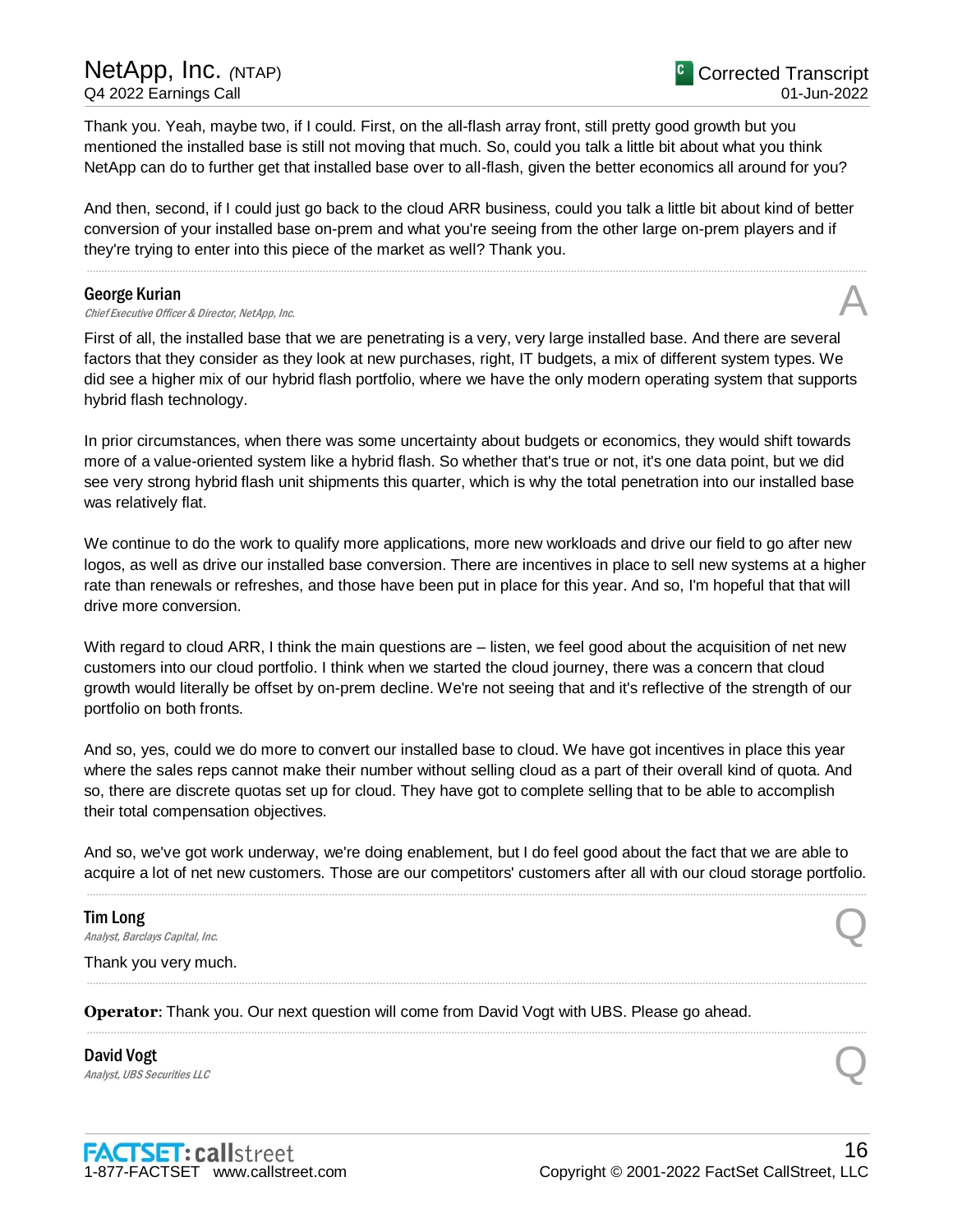Great. Thanks for taking my questions, guys. Just a quick question on the acquisition strategy, so before you decided to hit pause, can you kind of discuss how the pipeline was shaping up and how sort of the opportunities might have looked for that particular strategy, given the re-pricing that we've seen in both the public and the private markets?

And when you think about the opportunity cost of pursuing – not pursuing transactions, how do we think that affects the ramp of the longer-term target in that sector – or in that segment, I should say? And then, I have a quick follow-up.

### George Kurian

**George Kurian**<br>Chief Executive Officer & Director, NetApp, Inc.  $\mathcal{A}$ 

Listen, I think we've had a disciplined acquisition strategy, right? We started with cloud storage. We enabled cloud storage to become multi-cloud across all the hyperscalers with both NetApp-managed and native cloud services. We then added monitoring, which is Cloud Insights, organically taking one of our enterprise products and making it cloud-ready and made that a multi-cloud monitoring service so that customers could understand the performance of their applications. Then we brought in Spot, which gave us the complement for compute that we had with storage, right, our organic storage.

.....................................................................................................................................................................................................................................................................

So now, we've got a multi-cloud infrastructure services portfolio that's truly unique in the market. And we're adding applications deliberately, right? So we're not trying to be in every application. We've got specific applications that leverage the full portfolio of our infrastructure services. Spot PC for virtual desktop uses Cloud Volumes and Spot's compute optimization technology. We've got Spot for Kubernetes, which uses the Spot Ocean technology as part of its underlying infrastructure capability, and then, most recently, Instaclustr. I feel really good about the portfolio.

Listen, we want to integrate these acquisitions so that they get off to a fast start, and I think we feel really good about our portfolio. If you look at the numbers that we're guiding to, I think if we hit – we finish FY 2023 strong, we're in great shape to accomplish our \$2 billion target. And we're just focused on let's get these right in the first half of the year and then we'll take a look at the market.

.....................................................................................................................................................................................................................................................................

### David Vogt

David Vogt<br>Analyst, UBS Securities LLC

Great. Thanks, George. And then, Mike, maybe a follow-up for you on Public Cloud gross margin. What scale – maybe can you give us a sense of scale that you need to get to to get to your longer-term targets? Because even if I look before this quarter, sort of the incremental gross margins have been running in the low-70s as you invest in the business, and obviously, there's some cost absorption issues, or maybe it's helpful if you can give us sort of an order of magnitude of what that delta might look like from a margin perspective so we could see the roadmap to that 75-plus percent Public Cloud gross margin that you sort of targeted out there? Thanks.

.....................................................................................................................................................................................................................................................................

## Michael J. Berry

Chief Financial Officer & Executive Vice President, NetApp, Inc.

Yeah. Hey. Thanks, David. So I would answer that by saying, hey, by the time we get to \$1 billion in ARR and I'm going to break it up for you a little bit, we would certainly expect to see us getting very close to at least the bottom of that range. And there's two major drivers to that brand. In CloudOps, the majority of those products are software or cloud-based. As those continue to grow, they are accretive to not only cloud, but certainly, the total company. And hey, the other big driver here is in cloud storage. We are continuing to invest a good bit for all the right reasons to drive growth in ANF and GCP.

<sup>C</sup> Corrected Transcript 01-Jun-2022

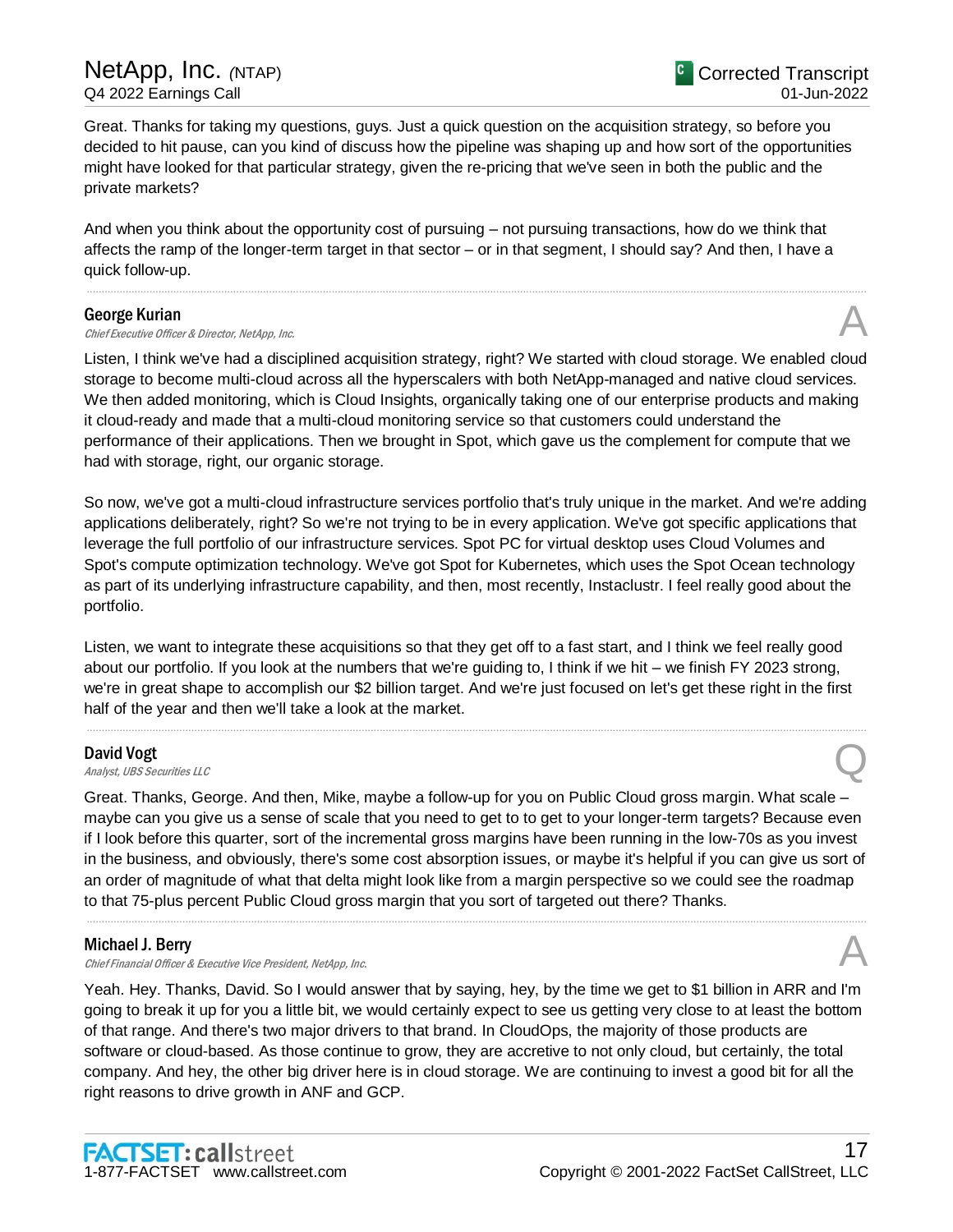As we've talked about, when it comes – after a couple of years, as we start to modulate that CapEx investment, those are being depreciated over three years. That depreciation is going to start to cap out. It's going to have a significant positive impact to gross margins, because now, we're going to benefit from utilizing those assets longer than their accounting life because their useful life is quite a bit longer.

So of all the stuff we've talked about, I feel really good about getting to 75% at least at the bottom end because of all those items. And to your earlier question, acquisitions will focus around those software and cloud assets as well. So, all of those things added together make me feel really good about that range.

| David Vogt<br>Analyst, UBS Securities LLC                                                                                             |  |
|---------------------------------------------------------------------------------------------------------------------------------------|--|
| Great. No, that's                                                                                                                     |  |
| George Kurian<br>Chief Executive Officer & Director, NetApp, Inc.                                                                     |  |
| [ph] David, if I could (00:54:22) just add one more                                                                                   |  |
| David Vogt<br>Analyst, UBS Securities LLC                                                                                             |  |
| Yeah. That's helpful.                                                                                                                 |  |
| George Kurian<br>Chief Executive Officer & Director, NetApp, Inc.                                                                     |  |
| Yeah. [ph] Hey, if I could (00:54:25) just add one more, FSx is a software-only solution. So as that ramps, that's<br>also accretive. |  |
| Michael J. Berry<br>Chief Financial Officer & Executive Vice President, NetApp, Inc.                                                  |  |
| Great point. Thank you.                                                                                                               |  |
| David Vogt<br>Analyst, UBS Securities LLC                                                                                             |  |
| Yeah. No, the clarification is very helpful. Thanks, guys.                                                                            |  |
| Operator: Thank you. Our next question will come from Simon Leopold with Raymond James. Please go ahead.                              |  |

### Simon Leopold

**Simon Leopold**<br>Analyst, Raymond James & Associates, Inc.  $Q$ 

Thank you very much for taking the question. First, I just wanted to see if maybe we can clarify what happened to gross margin for the Public Cloud in the quarter with the step-down? Was there any new significant investments being made in terms of the deployed footprint ahead of revenue, given that you're not facing the same kind of input cost issues. That's just clarification.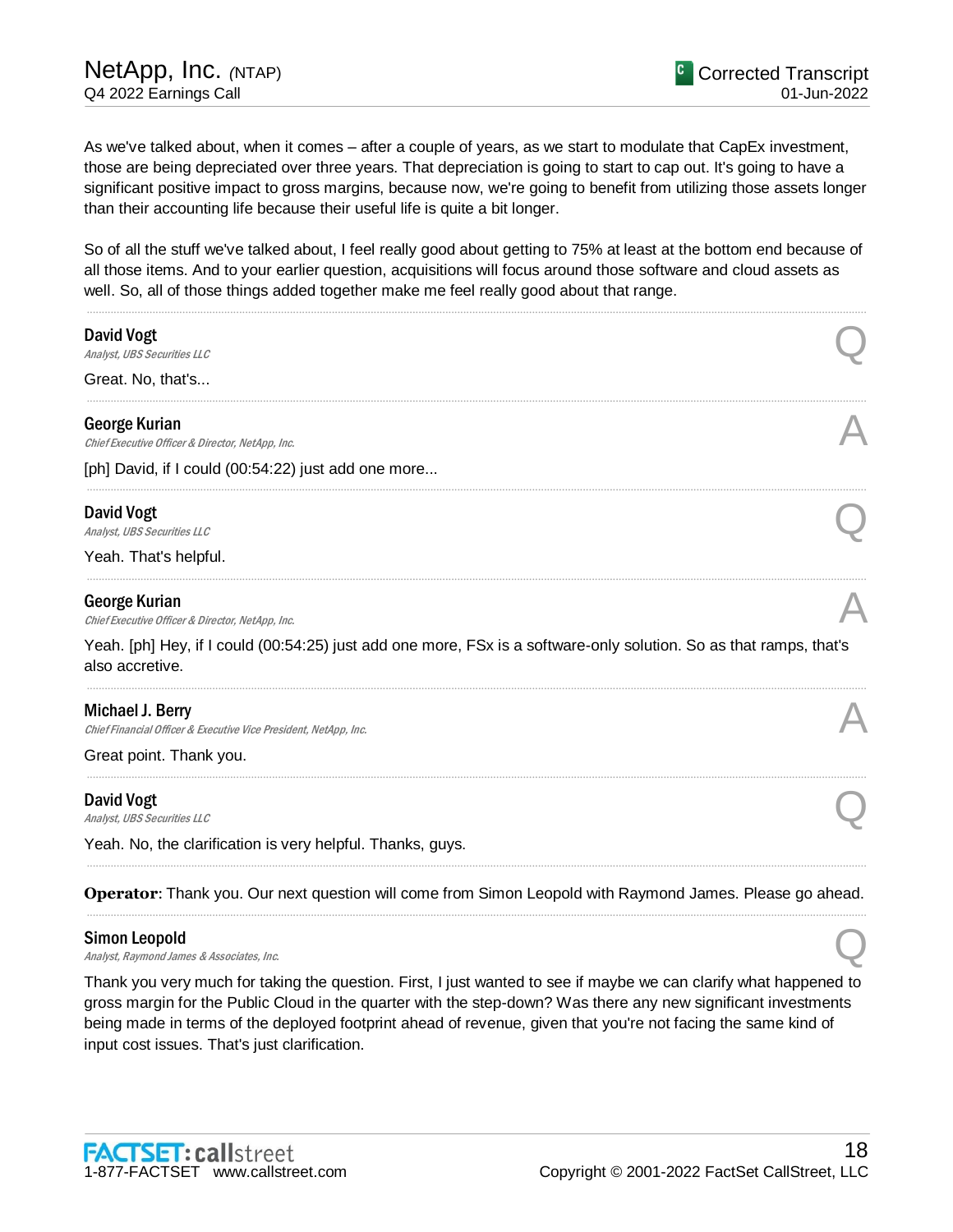And then, in terms of my longer-term question, I'd like to see what you're hearing in terms of the demand side that's influencing your forecast for the Public Cloud services revenue outlook. I heard a lot about the execution and the internal aspects, but I want to get a better understanding of the demand side of that equation. Thank you.

.....................................................................................................................................................................................................................................................................

### Michael J. Berry

Chief Financial Officer & Executive Vice President, NetApp, Inc. A

Sure. So hey, Simon, it's Mike. I'll do the gross margin first. So, a couple of things. It did dip down a little bit from, I believe, 71% to 68%. There were two major drivers of that. Number one is a little bit lower revenue. Obviously, there is some fixed costs in there. The other part is we've continued to invest in the capacity specifically for ANF. Even though we are largely for our CapEx number for fiscal 2022 right about where we guided, there was a mix shift. Candidly, we spend less in facilities because I'm going to bring up supply chain again. We had a little issue there that got pushed in 2023. And for all the good reasons, we actually deployed more capacity for ANF. Now, that depreciation hits right away and then the ARR builds. So, that – those were the two major drivers.

As we go through fiscal 2023, our goal is to get back to that 70%. Instaclustr will come in at, call it, mid-60s margin and we expect that to fully get to about 70% exiting the year. And then, as we continue to build ARR and leverage the existing footprint, that's why we feel good about getting back to 70% by the end of the year. So, those are the margin puts and takes.

.....................................................................................................................................................................................................................................................................

### George Kurian

**George Kurian**<br>Chief Executive Officer & Director, NetApp, Inc.  $\mathcal{A}$ 

On demand, we feel good. Listen, we had strong customer adds across the portfolio in the quarter. We continue to see good dollar-based net retention rate of 159%. So, we feel good and we're really focused on going and capturing the demand. Cloud continues to be a place where we see customers prioritizing investment.

.....................................................................................................................................................................................................................................................................

### Simon Leopold

**Simon Leopold**  $\Omega$ <br>Analyst, Raymond James & Associates, Inc. Q

Thank you.

**Operator**: Thank you. Our next question will come from Wamsi Mohan with Bank of America. Please go ahead. .....................................................................................................................................................................................................................................................................

.....................................................................................................................................................................................................................................................................

### Wamsi Mohan

**Wamsi Mohan**<br>Analyst, BofA Securities, Inc.  $\bigotimes$ 

Yes. Thank you. Yeah. On gross margins, you thought that 4Q would be the bottom in gross margins. I think you're saying that again today. But you're also saying first half will be roughly at the same level for this in the next quarter. Is that the trajectory you had expected last quarter, or did things change on us causing you to bump along the trough margins for a longer time, especially given that fiscal 2Q, you typically have a much richer mix from federal that should be helping your gross margins tick up higher? And I have a follow-up.

.....................................................................................................................................................................................................................................................................

### George Kurian

**George Kurian**<br>Chief Executive Officer & Director, NetApp, Inc.  $\mathcal{A}$ 

Listen, I think what we've said is the first half of this coming year will be relatively similar to what we had in Q4, which is substantially better than what we – that we realized a substantially better outcome than what we feared going into the quarter. I think what we said is second half of the year is a modest tailwind to the first half of the year.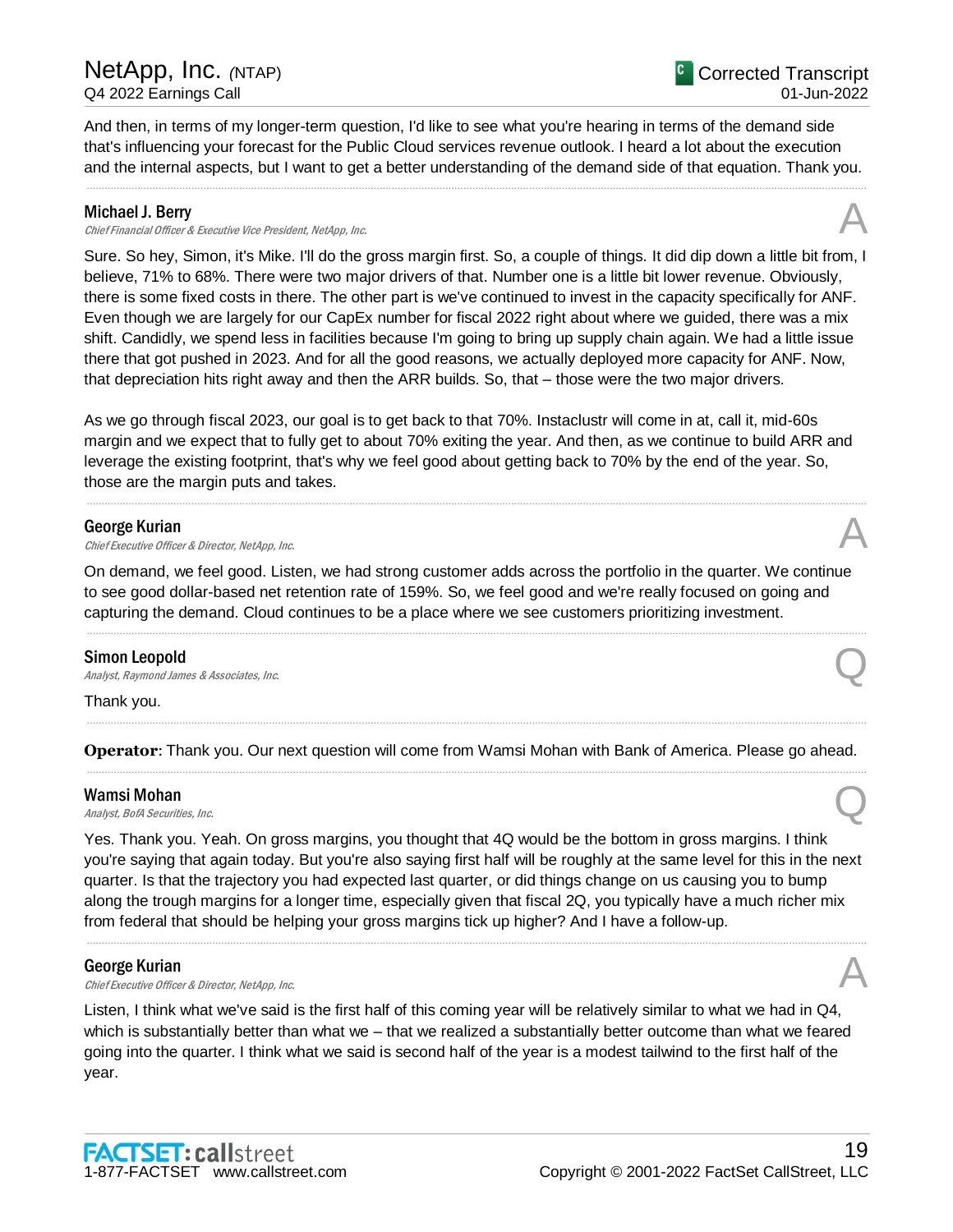We see improvements in the supply chain through the course of the year. I think COVID-related freight should get better. I think the amount of open market purchases should hopefully get better over time. I think we're being a little bit cautious about where we are in the course of the year, but overall, I think that's the picture.

.....................................................................................................................................................................................................................................................................

### Wamsi Mohan

**Wamsi Mohan**<br>Analyst, BofA Securities, Inc.  $\bigotimes$ 

Okay. Thanks, George. And just as a clarification, I know you made several comments around PCS tracking a bit weaker than expected. But as you're mapping this onto longer-term targets, can you give your thoughts around hitting pause on CloudOps M&A, which is a big part of the overall long-term guide? I mean, it's a substantial part of how you were originally getting to your long-term guide, especially in light of the fact that valuations seem to have come down. You just did Instaclustr. Just wondering if hitting the pause is more some cautiousness about the rate and pace of trajectory or is it about the speed of integrating some of these assets that you have acquired, especially given the valuation compression that we've seen in the market? Thank you.

.....................................................................................................................................................................................................................................................................

### George Kurian

**George Kurian**<br>Chief Executive Officer & Director, NetApp, Inc.  $\mathcal{A}$ 

Listen, we don't expect the valuation compression to go away, right? I think we see that at the start of the journey. And so, we see plenty of opportunity ahead to do inorganic goals. I think the focus we're trying to bring is, first of all, in our outlook, we feel really good about the outlook. We wouldn't guide the year to a strong number if we didn't feel that way. We see continued strength in organic innovation, for example, cloud storage and Cloud Insights. We've done a substantial number of acquisitions in CloudOps, and we're going to take a little bit of time to integrate them on the product side and integrate them on the go-to-market. I think it's just – it's prudent, it's disciplined and we'll be – we feel very, very good about our portfolio, not just in cloud storage but in CloudOps as well. .....................................................................................................................................................................................................................................................................

### Wamsi Mohan

**Wamsi Mohan**<br>Analyst, BofA Securities, Inc.  $\bigotimes$ 

Okay. Thanks, George.

**Operator**: Thank you. Our next question will come from Aaron Rakers with Wells Fargo. Please go ahead.

.....................................................................................................................................................................................................................................................................

.....................................................................................................................................................................................................................................................................

### Aaron Rakers

**Aaron Rakers**<br>Analyst, Wells Fargo Securities LLC

Yeah. Thanks for taking the question. I'll try and slip in two real quick, if I can. I guess the first one is one of your competitors tonight talked about actually some customers pulling forward demand from the back half of the year into the first half of the year. There's been a lot of discussion around the backlog. And so, I'm curious, number one, have you seen any of that, and how would you characterize the duration of kind of the backlog you're seeing and how maybe that's changed over the last two or three quarters?

.....................................................................................................................................................................................................................................................................

### George Kurian

**George Kurian**<br>Chief Executive Officer & Director, NetApp, Inc.  $\mathcal{A}$ 

We haven't seen any evidence of pull-forwards or phantom demand. I think we have a close relationship with our customers. Every one of them has been quite balanced in terms of being a good citizen around, hey, we'll take some of our order and we'll wait for others. So, I think we've got a pretty balanced book of business. As we said, we've had supply gate demand for two successive quarters. Q3 and Q4 very clearly saw the same pattern and backlog is elevated.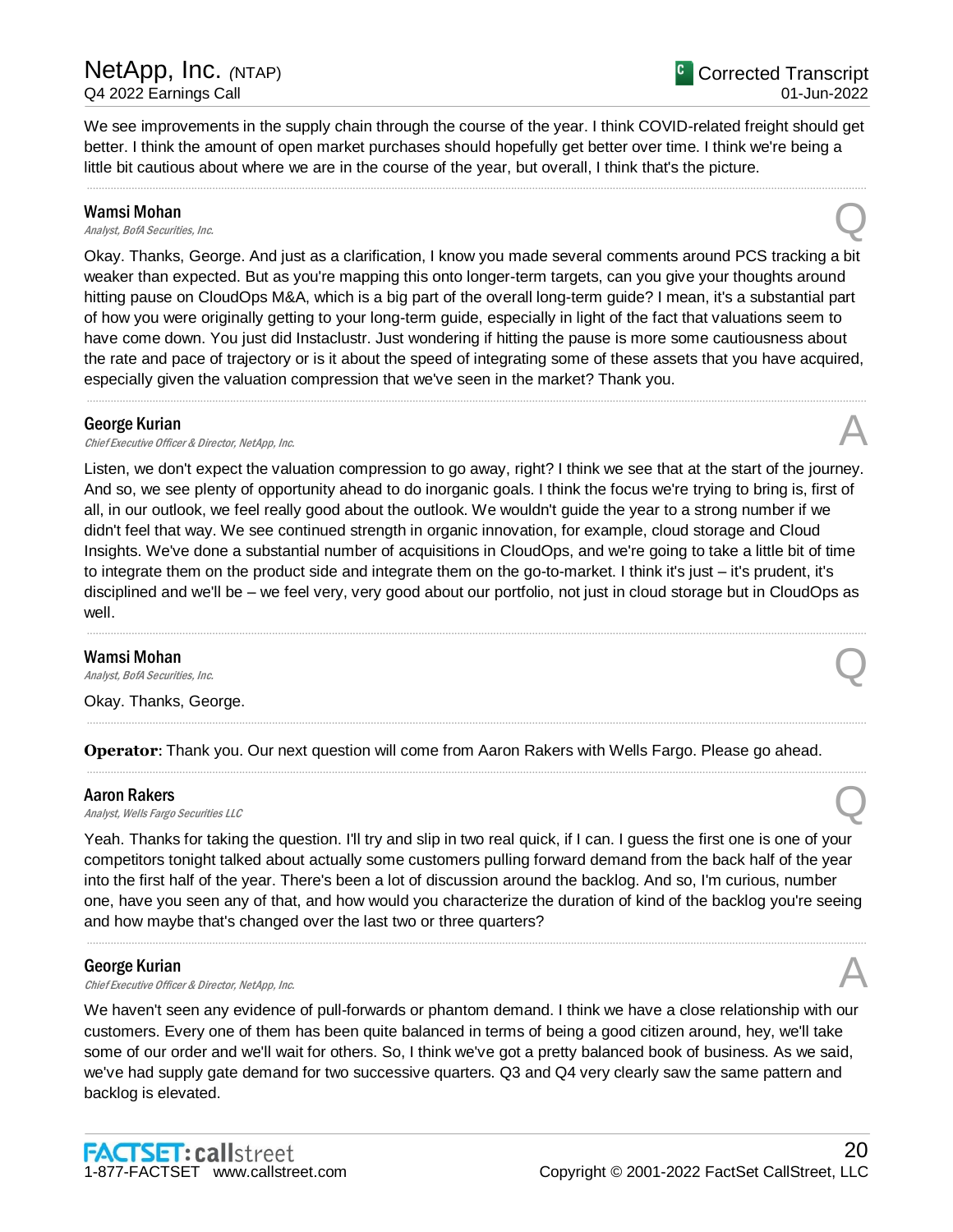### Aaron Rakers

**Aaron Rakers**<br>Analyst, Wells Fargo Securities LLC

Yes. And just as a quick follow-up, a simple question, how would you characterize the competitive landscape? I know Dell EMC saw growth for the first time in a while this last quarter. How would you characterize what you're seeing competitively in the market?

.....................................................................................................................................................................................................................................................................

### George Kurian

**George Kurian**<br>Chief Executive Officer & Director, NetApp, Inc.  $\mathcal{A}$ 

I think it's pretty much the same, Pure and NetApp taking share from Dell and HP and several other players. So I would characterize it as no fundamental change, to be honest. Thank you. .....................................................................................................................................................................................................................................................................

### Aaron Rakers

**Aaron Rakers**<br>Analyst, Wells Fargo Securities LLC

Perfect. Thanks.

..................................................................................................................................................................................................................................................................... **Operator**: Thank you. Our next question will come from Nehal Chokshi with Northland Capital. Please go ahead. .....................................................................................................................................................................................................................................................................

### Nehal Chokshi

**Nehal Chokshi**<br>Analyst, Northland Securities, Inc.  $\bigotimes$ 

Yeah. Thanks. I realize you guys are not economists here, but what do you think is the probability of the IT CapEx downcycle, given tightening financial conditions? And then, what are your thoughts on NetApp's share gain structure being stunted or helped by a potential IT CapEx downcycle as well?

.....................................................................................................................................................................................................................................................................

### George Kurian

**George Kurian**<br>Chief Executive Officer & Director, NetApp, Inc.  $\mathcal{A}$ 

Listen, I'll just say I'm not an economist, right? We are in discussions with our customers. I would say in every IT portfolio, there's probably projects that are strategic that will continue to be invested in regardless of supply chain constraints or economic environment or whatever it is, right? So, I think those projects we see continuing and we're going to be a part of those as much as we can.

I think with regard to our competitive environment, listen, we are part of several megatrends that those will continue, right, cloud, data management, analytics, high-performance computing environments. So long as we continue to innovate and stay focused, I think we've got a good opportunity ahead.

.....................................................................................................................................................................................................................................................................

### Nehal Chokshi

**Nehal Chokshi**<br>Analyst, Northland Securities, Inc.  $\bigotimes$ 

Okay. And so, just to be clear, you expect your share gain trajectory to be helped or stunted by a potential IT CapEx downcycle?

### George Kurian

**George Kurian**<br>Chief Executive Officer & Director, NetApp, Inc.  $\mathcal{A}$ 

I think if there's an IT CapEx downcycle, what we generally see is within the IT spending envelope, transformational projects that are critical to business need will get prioritized. And so, long as we are part of those projects, it's a share gain opportunity.

.....................................................................................................................................................................................................................................................................

.....................................................................................................................................................................................................................................................................



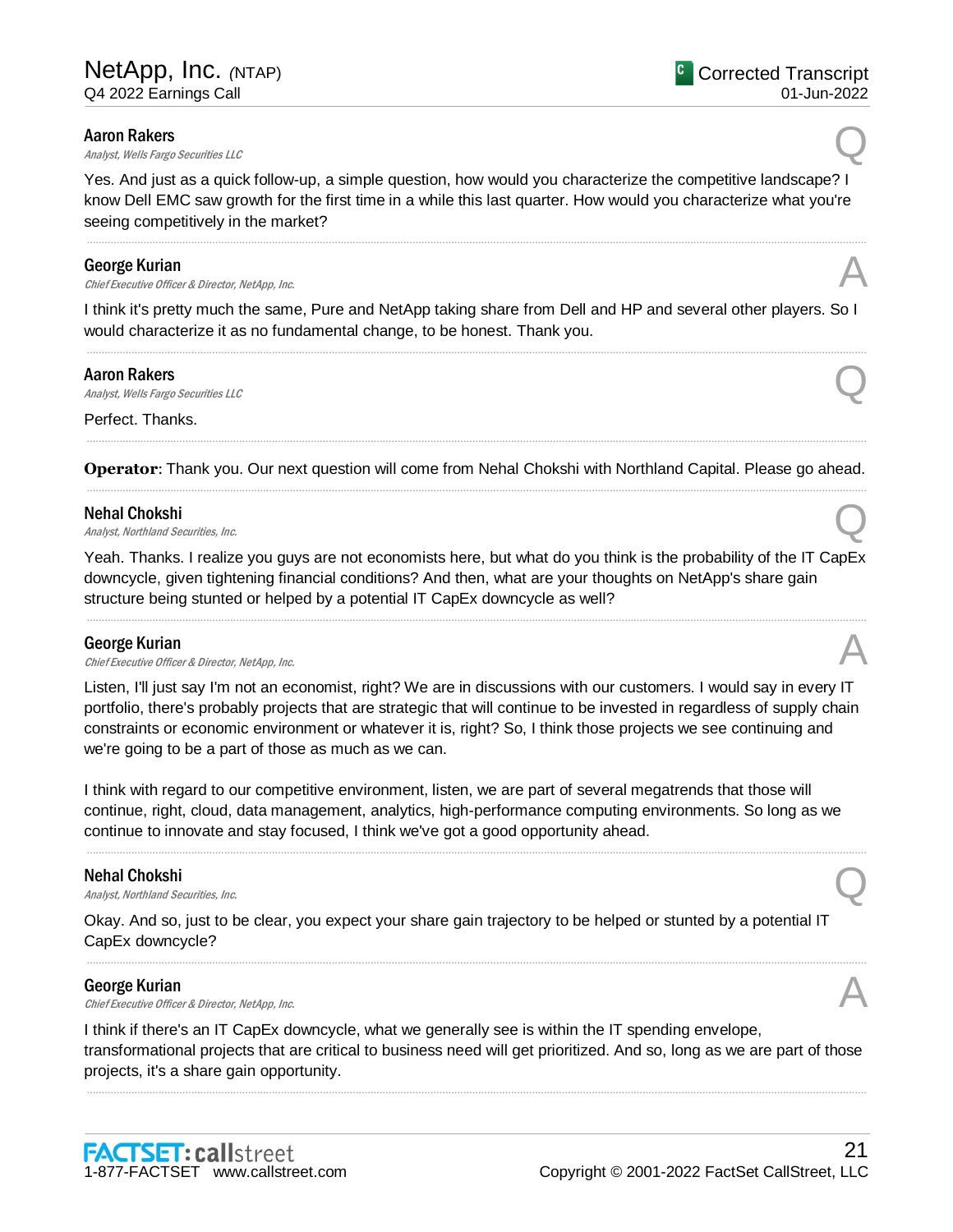### Nehal Chokshi

**Nehal Chokshi**<br>Analyst, Northland Securities, Inc.  $\bigotimes$ 

Okay. Great. Thank you.

### George Kurian

**George Kurian**<br>Chief Executive Officer & Director, NetApp, Inc.  $\mathcal{A}$ 

#### Thank you.

..................................................................................................................................................................................................................................................................... **Operator**: Thank you. And today's final question will come from Jason Ader with William Blair. Please go ahead. .....................................................................................................................................................................................................................................................................

**Jason Ader**<br>Analyst, William Blair & Co. LLC **Jason Ader**<br>Analyst, William Blair & Co. LLC **Quarter** 

Great. Thank you. I guess, George, just to wrap up, what lessons has NetApp learned from these last couple of years where you've been kind of on an acquisition binge in this cloud services space? As you kind of reflect on what you could have done better and what you need to do better, maybe just kind of summarize your thoughts there for us.

.....................................................................................................................................................................................................................................................................

### George Kurian

**George Kurian**<br>Chief Executive Officer & Director, NetApp, Inc.  $\mathcal{A}$ 

Listen, I feel like we've accomplished a lot, right? I think no one believed us when we said our cloud storage would be a native service in all of the three major hyperscale cloud providers, and we've delivered on that. We said we would cross \$500 million in cloud ARR, and we've delivered on that. We said cloud gross margins would be at or better than company average gross margins. We've delivered on that. We said cloud would be a way for us to acquire a whole lot of net new customers. We've delivered on that. And over the course of the last two years, we've balanced organic innovation and there's been a substantial amount with complementary deliberate acquisitions that allow us to serve a full customer's need, right, around an application portfolio.

I think where we could do better is learn from the mistakes we made around integration. And we're going to – everybody learns from that, and we're going to own that and we're going to take – do the work that's needed to integrate those acquisitions better in the first half of this year. But I don't think any of that diminishes from the opportunity in front of us or the place that we are. We're in a strong position and we're going to capitalize on it with disciplined execution.

.....................................................................................................................................................................................................................................................................

.....................................................................................................................................................................................................................................................................

#### Jason Ader

**Jason Ader**<br>Analyst, William Blair & Co. LLC **Quarter** 

Very good. Good luck. Thank you.

### George Kurian

**George Kurian**<br>Chief Executive Officer & Director, NetApp, Inc.  $\mathcal{A}$ 

Thank you.

### George Kurian

Chief Executive Officer & Director, NetApp, Inc.

Before we close, we delivered a solid Q4, rounding out a strong FY 2022, with record levels of gross margin dollars, operating income and earnings per share. Looking forward, we remain focused on capturing the